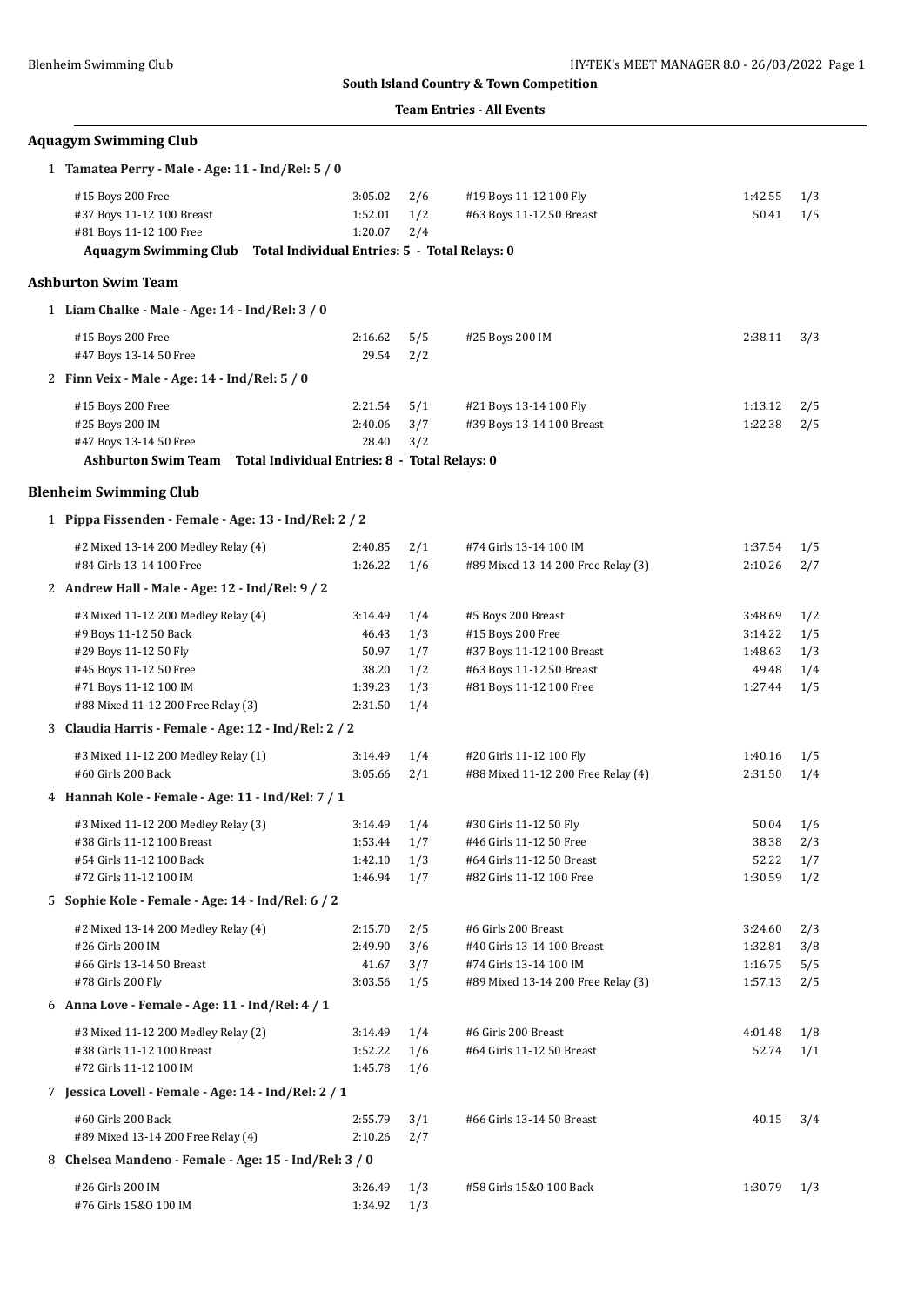### **Team Entries - All Events**

# **Blenheim Swimming Club**

| 9 Katie Marsh - Female - Age: 13 - Ind/Rel: 7 / 2        |         |     |                                                |         |     |
|----------------------------------------------------------|---------|-----|------------------------------------------------|---------|-----|
| #2 Mixed 13-14 200 Medley Relay (1)                      | 2:40.85 | 2/1 | #12 Girls 13-14 50 Back                        | 35.15   | 4/4 |
| #22 Girls 13-14 100 Fly                                  | 1:38.83 | 1/5 | #26 Girls 200 IM                               | 3:03.54 | 2/3 |
| #56 Girls 13-14 100 Back                                 | 1:15.92 | 4/4 | #60 Girls 200 Back                             | 3:05.45 | 2/7 |
| #74 Girls 13-14 100 IM                                   | 1:19.23 | 5/7 | #84 Girls 13-14 100 Free                       | 1:06.16 | 5/3 |
| #89 Mixed 13-14 200 Free Relay (1)                       | 2:10.26 | 2/7 |                                                |         |     |
| 10 Isobel McLauchlan - Female - Age: 11 - Ind/Rel: 2 / 1 |         |     |                                                |         |     |
| #46 Girls 11-12 50 Free                                  | 40.63   | 1/5 | #64 Girls 11-12 50 Breast                      | 52.01   | 1/2 |
| #88 Mixed 11-12 200 Free Relay (2)                       | 2:31.50 | 1/4 |                                                |         |     |
| 11 Carys McNabb - Female - Age: 13 - Ind/Rel: 6 / 2      |         |     |                                                |         |     |
| #2 Mixed 13-14 200 Medley Relay (3)                      | 2:40.85 | 2/1 | #12 Girls 13-14 50 Back                        | 40.46   | 2/1 |
| #16 Girls 200 Free                                       | 2:50.43 | 2/5 | #32 Girls 13-14 50 Fly                         | 35.51   | 3/1 |
| #48 Girls 13-14 50 Free                                  | 33.64   | 2/2 | #74 Girls 13-14 100 IM                         | 1:29.68 | 2/4 |
| #84 Girls 13-14 100 Free                                 | 1:16.11 | 2/5 | #89 Mixed 13-14 200 Free Relay (2)             | 2:10.26 | 2/7 |
| 12 Finlay McNabb - Male - Age: 14 - Ind/Rel: 6 / 2       |         |     |                                                |         |     |
| #2 Mixed 13-14 200 Medley Relay (1)                      | 2:15.70 | 2/5 | #5 Boys 200 Breast                             | 3:08.67 | 2/2 |
| #39 Boys 13-14 100 Breast                                | 1:30.42 | 1/5 | #47 Boys 13-14 50 Free                         | 28.83   | 3/8 |
| #65 Boys 13-14 50 Breast                                 | 40.36   | 1/4 | #77 Boys 200 Fly                               | 3:03.52 | 1/5 |
| #83 Boys 13-14 100 Free                                  | 1:03.95 | 3/3 | #89 Mixed 13-14 200 Free Relay (2)             | 1:57.13 | 2/5 |
| 13 Max Skehan - Male - Age: 13 - Ind/Rel: 5 / 2          |         |     |                                                |         |     |
| #2 Mixed 13-14 200 Medley Relay (3)                      | 2:15.70 | 2/5 | #21 Boys 13-14 100 Fly                         | 1:13.48 | 2/3 |
| #25 Boys 200 IM                                          | 2:54.92 | 2/7 | #55 Boys 13-14 100 Back                        | 1:15.11 | 2/6 |
| #65 Boys 13-14 50 Breast                                 | 40.16   | 2/8 | #73 Boys 13-14 100 IM                          | 1:14.92 | 3/1 |
| #89 Mixed 13-14 200 Free Relay (4)                       | 1:57.13 | 2/5 |                                                |         |     |
| 14 Monique Tantrum - Female - Age: 12 - Ind/Rel: 5 / 1   |         |     |                                                |         |     |
| #2 Mixed 13-14 200 Medley Relay (2)                      | 2:40.85 | 2/1 | #10 Girls 11-12 50 Back                        | 45.71   | 1/2 |
| #38 Girls 11-12 100 Breast                               | 1:56.19 | 1/1 | #46 Girls 11-12 50 Free                        | 40.78   | 1/3 |
| #72 Girls 11-12 100 IM                                   | 1:45.05 | 1/3 | #82 Girls 11-12 100 Free                       | 1:30.78 | 1/7 |
| 15 Kyla Thorstensen - Female - Age: 14 - Ind/Rel: 5 / 2  |         |     |                                                |         |     |
| #2 Mixed 13-14 200 Medley Relay (2)                      | 2:15.70 | 2/5 | #22 Girls 13-14 100 Fly                        | 1:21.53 | 2/4 |
| #26 Girls 200 IM                                         | 2:46.10 | 3/4 | #32 Girls 13-14 50 Fly                         | 33.56   | 3/4 |
| #74 Girls 13-14 100 IM                                   | 1:16.50 | 5/4 | #84 Girls 13-14 100 Free                       | 1:05.62 | 5/4 |
| #89 Mixed 13-14 200 Free Relay (1)                       | 1:57.13 | 2/5 |                                                |         |     |
| 16 Joel Verran - Male - Age: 16 - Ind/Rel: 1 / 0         |         |     |                                                |         |     |
| #13 Boys 15&0 50 Back                                    | 32.15   | 1/4 |                                                |         |     |
| 17 Quinn Verran - Male - Age: 11 - Ind/Rel: 5 / 1        |         |     |                                                |         |     |
| #25 Boys 200 IM                                          | 3:35.18 | 1/3 | #53 Boys 11-12 100 Back                        | 1:37.78 | 1/3 |
| #59 Boys 200 Back                                        | 3:28.73 | 1/3 | #71 Boys 11-12 100 IM                          | 1:35.63 | 1/4 |
| #81 Boys 11-12 100 Free                                  | 1:21.29 | 2/6 | #88 Mixed 11-12 200 Free Relay (1)             | 2:31.50 | 1/4 |
| <b>Blenheim Swimming Club</b>                            |         |     | Total Individual Entries: 77 - Total Relays: 0 |         |     |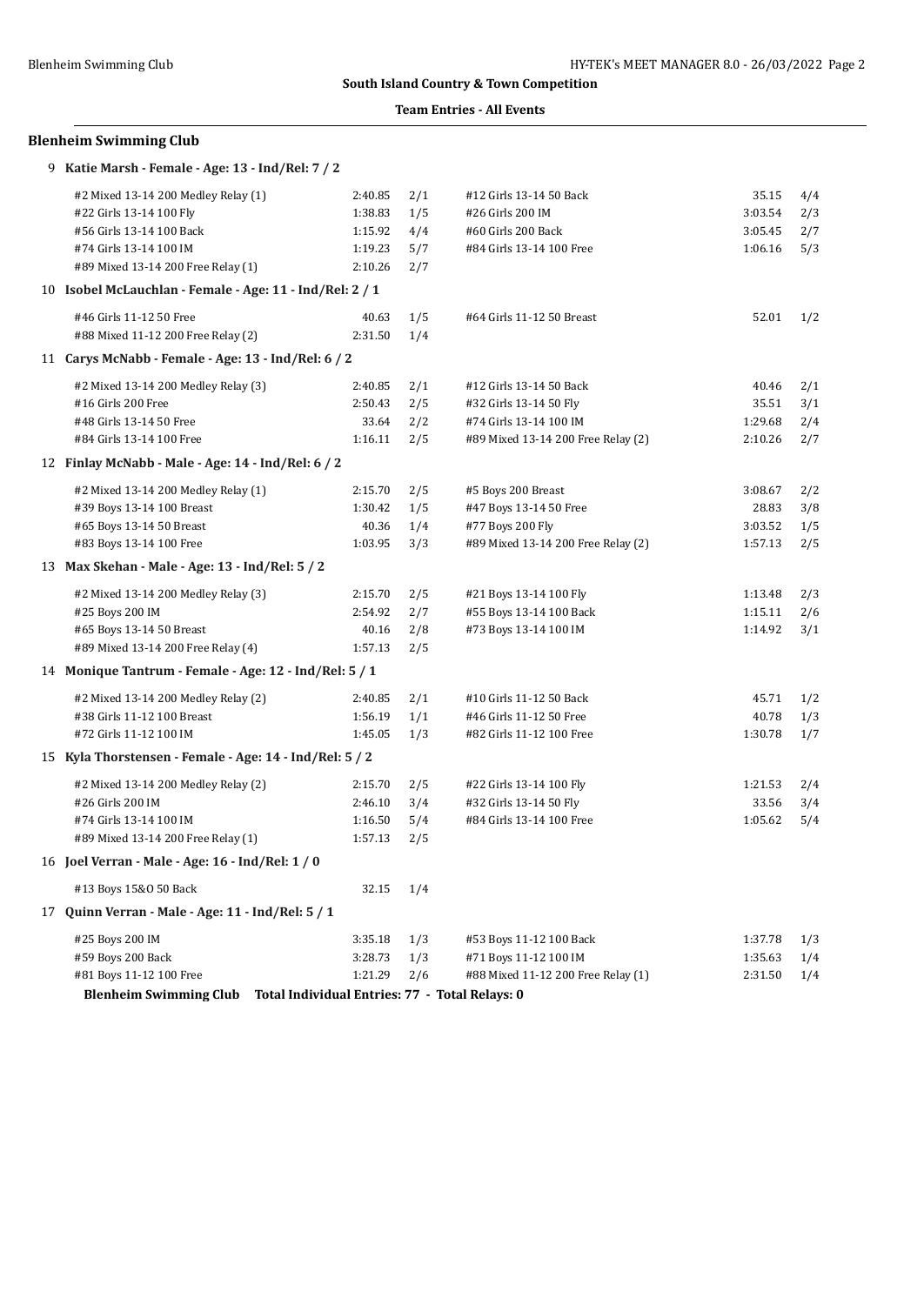### **Team Entries - All Events**

# **Geraldine Swimming Club**

| 1 Thomas Anderson - Male - Age: 13 - Ind/Rel: 5 / 0                              |         |     |                            |         |     |
|----------------------------------------------------------------------------------|---------|-----|----------------------------|---------|-----|
| #39 Boys 13-14 100 Breast                                                        | 1:45.07 | 1/2 | #47 Boys 13-14 50 Free     | 33.37   | 1/6 |
| #65 Boys 13-14 50 Breast                                                         | 46.91   | 1/7 | #73 Boys 13-14 100 IM      | 1:36.96 | 1/4 |
| #83 Boys 13-14 100 Free                                                          | 1:20.51 | 1/3 |                            |         |     |
| 2 Addison Campbell - Female - Age: 11 - Ind/Rel: 7 / 0                           |         |     |                            |         |     |
| #6 Girls 200 Breast                                                              | 3:55.33 | 1/1 | #10 Girls 11-12 50 Back    | 46.58   | 1/7 |
| #30 Girls 11-12 50 Fly                                                           | 51.23   | 1/7 | #38 Girls 11-12 100 Breast | 1:52.07 | 1/3 |
| #54 Girls 11-12 100 Back                                                         | 1:42.50 | 1/6 | #64 Girls 11-12 50 Breast  | 49.96   | 1/4 |
| #72 Girls 11-12 100 IM                                                           | 1:42.28 | 1/5 |                            |         |     |
| 3 Emma Campbell - Female - Age: 13 - Ind/Rel: 8 / 0                              |         |     |                            |         |     |
| #12 Girls 13-14 50 Back                                                          | 37.95   | 3/3 | #16 Girls 200 Free         | 2:38.07 | 4/1 |
| #26 Girls 200 IM                                                                 | 3:00.13 | 3/1 | #40 Girls 13-14 100 Breast | 1:33.62 | 2/5 |
| #48 Girls 13-14 50 Free                                                          | 32.59   | 3/2 | #60 Girls 200 Back         | 2:58.46 | 2/3 |
| #66 Girls 13-14 50 Breast                                                        | 40.78   | 3/3 | #84 Girls 13-14 100 Free   | 1:12.29 | 4/7 |
| 4 Sarah Gould - Female - Age: 15 - Ind/Rel: 6 / 0                                |         |     |                            |         |     |
| #16 Girls 200 Free                                                               | 2:44.74 | 3/6 | #24 Girls 15&0 100 Fly     | 1:37.02 | 1/6 |
| #26 Girls 200 IM                                                                 | 3:13.56 | 2/1 | #58 Girls 15&0 100 Back    | 1:25.03 | 2/7 |
| #60 Girls 200 Back                                                               | 2:55.11 | 3/7 | #76 Girls 15&0 100 IM      | 1:32.34 | 1/4 |
| Total Individual Entries: 26 - Total Relays: 0<br><b>Geraldine Swimming Club</b> |         |     |                            |         |     |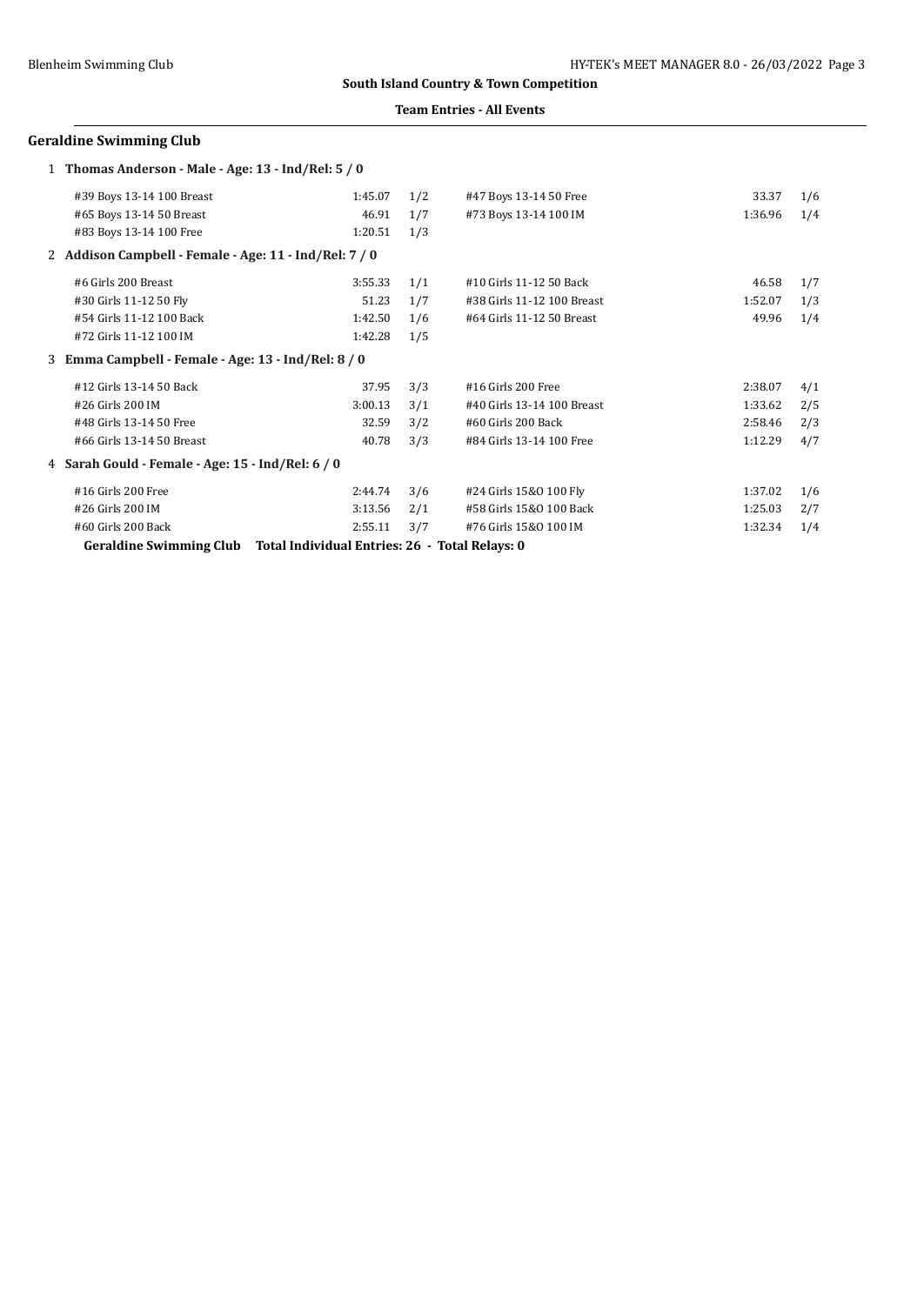### **Team Entries - All Events**

# **Greymouth Amateur Swimming Clu**

| 1 Kurt Berry - Male - Age: 15 - Ind/Rel: 7 / 2         |         |     |                                   |         |     |
|--------------------------------------------------------|---------|-----|-----------------------------------|---------|-----|
| #1 Mixed 15&0 200 Medley Relay (4)                     | NT      | 1/7 | #13 Boys 15&0 50 Back             | 38.21   | 1/1 |
| #15 Boys 200 Free                                      | 2:28.72 | 4/5 | #25 Boys 200 IM                   | 2:39.34 | 3/2 |
| #49 Boys 15&0 50 Free                                  | 30.54   | 1/4 | #57 Boys 15&0 100 Back            | 1:18.71 | 1/3 |
| #75 Boys 15&0 100 IM                                   | 1:19.77 | 1/7 | #85 Boys 15&0 100 Free            | 1:07.13 | 2/7 |
| #90 Mixed 15&0 200 Free Relay (2)                      | NT      | 1/7 |                                   |         |     |
| 2 Emil Fischer - Male - Age: 14 - Ind/Rel: 6 / 2       |         |     |                                   |         |     |
| #1 Mixed 15&0 200 Medley Relay (2)                     | NT      | 1/7 | #11 Boys 13-14 50 Back            | 34.79   | 2/2 |
| #15 Boys 200 Free                                      | 2:34.05 | 4/2 | #31 Boys 13-14 50 Fly             | 35.01   | 2/2 |
| #55 Boys 13-14 100 Back                                | 1:17.69 | 2/8 | #73 Boys 13-14 100 IM             | 1:13.11 | 3/5 |
| #83 Boys 13-14 100 Free                                | 1:05.58 | 2/4 | #90 Mixed 15&0 200 Free Relay (1) | NT      | 1/7 |
| 3 Caitlyn Gallant - Female - Age: 16 - Ind/Rel: 6 / 2  |         |     |                                   |         |     |
| #1 Mixed 15&0 200 Medley Relay (1)                     | NT      | 1/7 | #16 Girls 200 Free                | 2:34.46 | 4/5 |
| #26 Girls 200 IM                                       | 3:03.67 | 2/6 | #34 Girls 15&0 50 Fly             | 36.66   | 1/4 |
| #50 Girls 15&0 50 Free                                 | 32.86   | 1/4 | #76 Girls 15&0 100 IM             | 1:23.68 | 2/2 |
| #86 Girls 15&0 100 Free                                | 1:10.42 | 2/1 | #90 Mixed 15&0 200 Free Relay (3) | NT      | 1/7 |
| 4 Zac Gallant - Male - Age: 13 - Ind/Rel: 7 / 2        |         |     |                                   |         |     |
| #2 Mixed 13-14 200 Medley Relay (4)                    | 2:26.23 | 2/2 | #11 Boys 13-14 50 Back            | 38.46   | 1/4 |
| #15 Boys 200 Free                                      | 2:44.15 | 3/3 | #31 Boys 13-14 50 Fly             | 40.19   | 1/3 |
| #47 Boys 13-14 50 Free                                 | 32.54   | 1/5 | #55 Boys 13-14 100 Back           | 1:23.94 | 1/7 |
| #65 Boys 13-14 50 Breast                               | 45.75   | 1/6 | #83 Boys 13-14 100 Free           | 1:11.00 | 2/2 |
| #89 Mixed 13-14 200 Free Relay (4)                     | 2:09.02 | 2/2 |                                   |         |     |
| 5 Hannah Hopkins - Female - Age: 13 - Ind/Rel: 5 / 2   |         |     |                                   |         |     |
| #2 Mixed 13-14 200 Medley Relay (1)                    | 2:26.23 | 2/2 | #12 Girls 13-14 50 Back           | 40.49   | 2/8 |
| #48 Girls 13-14 50 Free                                | 34.21   | 2/8 | #56 Girls 13-14 100 Back          | 1:27.57 | 2/5 |
| #66 Girls 13-14 50 Breast                              | 47.95   | 1/2 | #84 Girls 13-14 100 Free          | 1:18.19 | 2/2 |
| #89 Mixed 13-14 200 Free Relay (3)                     | 2:09.02 | 2/2 |                                   |         |     |
| 6 Lockie Oliver - Male - Age: 13 - Ind/Rel: 7 / 2      |         |     |                                   |         |     |
| #1 Mixed 15&0 200 Medley Relay (3)                     | NT      | 1/7 | #15 Boys 200 Free                 | 2:23.79 | 4/4 |
| #25 Boys 200 IM                                        | 2:36.72 | 3/4 | #47 Boys 13-14 50 Free            | 28.77   | 3/1 |
| #55 Boys 13-14 100 Back                                | 1:12.98 | 2/5 | #65 Boys 13-14 50 Breast          | 38.22   | 2/3 |
| #73 Boys 13-14 100 IM                                  | 1:12.00 | 3/4 | #83 Boys 13-14 100 Free           | 1:02.29 | 3/4 |
| #90 Mixed 15&0 200 Free Relay (4)                      | NT      | 1/7 |                                   |         |     |
| 7 Jayden Richardson - Male - Age: 13 - Ind/Rel: 9 / 2  |         |     |                                   |         |     |
| #2 Mixed 13-14 200 Medley Relay (2)                    | 2:26.23 | 2/2 | #11 Boys 13-14 50 Back            | 33.19   | 2/4 |
| #21 Boys 13-14 100 Fly                                 | 1:12.89 | 2/4 | #25 Boys 200 IM                   | 2:41.33 | 2/4 |
| #39 Boys 13-14 100 Breast                              | 1:22.10 | 2/4 | #47 Boys 13-14 50 Free            | 29.45   | 2/5 |
| #55 Boys 13-14 100 Back                                | 1:12.97 | 2/4 | #65 Boys 13-14 50 Breast          | 37.12   | 2/4 |
| #73 Boys 13-14 100 IM                                  | 1:14.14 | 3/6 | #83 Boys 13-14 100 Free           | 1:08.57 | 2/3 |
| #89 Mixed 13-14 200 Free Relay (1)                     | 2:09.02 | 2/2 |                                   |         |     |
| 8 Sophie Whittaker - Female - Age: 13 - Ind/Rel: 7 / 2 |         |     |                                   |         |     |
| #2 Mixed 13-14 200 Medley Relay (3)                    | 2:26.23 | 2/2 | #12 Girls 13-14 50 Back           | 37.31   | 4/1 |
| #26 Girls 200 IM                                       | 3:00.27 | 3/8 | #32 Girls 13-14 50 Fly            | 36.08   | 2/3 |
| #48 Girls 13-14 50 Free                                | 32.82   | 3/8 | #56 Girls 13-14 100 Back          | 1:21.35 | 4/1 |
| #74 Girls 13-14 100 IM                                 | 1:22.04 | 4/7 | #84 Girls 13-14 100 Free          | 1:12.61 | 4/8 |
| #89 Mixed 13-14 200 Free Relay (2)                     | 2:09.02 | 2/2 |                                   |         |     |

**Greymouth Amateur Swimming Clu Total Individual Entries: 54 - Total Relays: 0**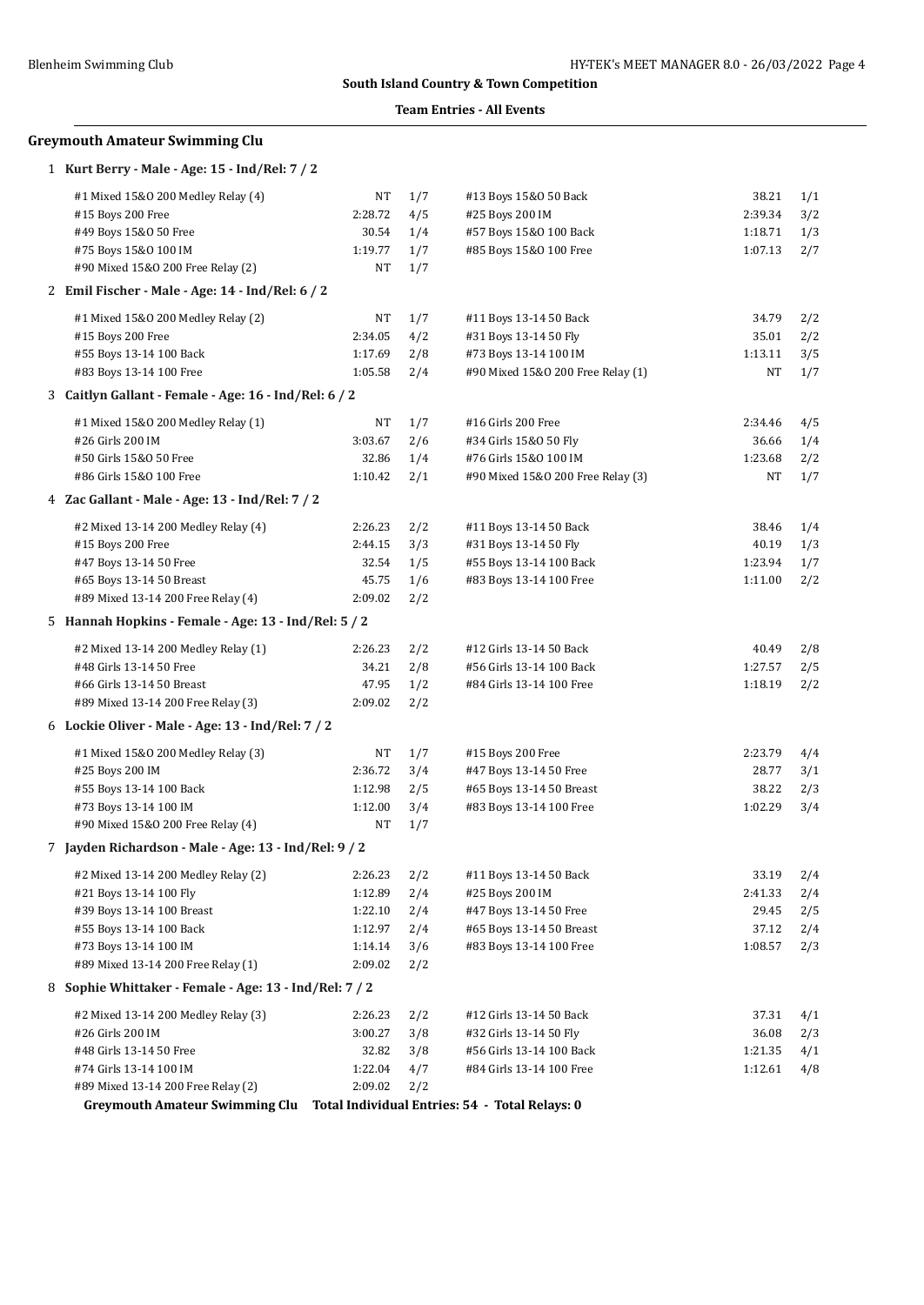$\overline{a}$ 

# **South Island Country & Town Competition**

### **Team Entries - All Events**

# **Hokitika Amateur Swim Club**

| 1 Freya Craig - Female - Age: 15 - Ind/Rel: 7 / 0       |         |     |                            |         |     |
|---------------------------------------------------------|---------|-----|----------------------------|---------|-----|
| #6 Girls 200 Breast                                     | 3:24.75 | 2/6 | #26 Girls 200 IM           | 3:09.65 | 2/2 |
| #42 Girls 15&0 100 Breast                               | 1:35.72 | 1/6 | #58 Girls 15&0 100 Back    | 1:27.65 | 1/5 |
| #68 Girls 15&0 50 Breast                                | 44.42   | 1/2 | #76 Girls 15&0 100 IM      | 1:27.96 | 2/7 |
| #86 Girls 15&0 100 Free                                 | 1:15.02 | 1/5 |                            |         |     |
| 2 Jared Davidson - Male - Age: 16 - Ind/Rel: 7 / 0      |         |     |                            |         |     |
| #15 Boys 200 Free                                       | 2:45.53 | 3/7 | #23 Boys 15&0 100 Fly      | 1:19.52 | 1/3 |
| #25 Boys 200 IM                                         | 3:00.05 | 2/1 | #33 Boys 15&0 50 Fly       | 34.25   | 1/4 |
| #49 Boys 15&0 50 Free                                   | 32.50   | 1/3 | #75 Boys 15&0 100 IM       | 1:23.88 | 1/1 |
| #85 Boys 15&0 100 Free                                  | 1:13.24 | 1/5 |                            |         |     |
| 3 Tamsin Gillespie - Female - Age: 13 - Ind/Rel: 11 / 0 |         |     |                            |         |     |
| #12 Girls 13-14 50 Back                                 | 38.58   | 3/2 | #16 Girls 200 Free         | 2:48.24 | 2/4 |
| #26 Girls 200 IM                                        | 3:16.13 | 2/8 | #32 Girls 13-14 50 Fly     | 42.52   | 1/7 |
| #40 Girls 13-14 100 Breast                              | 1:47.16 | 1/6 | #48 Girls 13-14 50 Free    | 33.77   | 2/1 |
| #56 Girls 13-14 100 Back                                | 1:26.58 | 3/8 | #60 Girls 200 Back         | 3:01.80 | 2/2 |
| #66 Girls 13-14 50 Breast                               | 47.65   | 1/6 | #74 Girls 13-14 100 IM     | 1:28.38 | 3/2 |
| #84 Girls 13-14 100 Free                                | 1:15.52 | 2/4 |                            |         |     |
| 4 Merryn Jellie - Female - Age: 15 - Ind/Rel: 4 / 0     |         |     |                            |         |     |
| #14 Girls 15&0 50 Back                                  | 36.31   | 1/6 | #50 Girls 15&0 50 Free     | 33.21   | 1/5 |
| #58 Girls 15&0 100 Back                                 | 1:18.98 | 2/5 | #76 Girls 15&0 100 IM      | 1:22.78 | 2/3 |
| 5 Jorja Kyle - Female - Age: 14 - Ind/Rel: 11 / 0       |         |     |                            |         |     |
| #6 Girls 200 Breast                                     | 3:17.75 | 3/1 | #12 Girls 13-14 50 Back    | 37.81   | 3/4 |
| #16 Girls 200 Free                                      | 2:33.86 | 4/4 | #22 Girls 13-14 100 Fly    | 1:35.63 | 2/7 |
| #26 Girls 200 IM                                        | 3:03.02 | 2/4 | #32 Girls 13-14 50 Fly     | 35.98   | 2/5 |
| #40 Girls 13-14 100 Breast                              | 1:29.99 | 3/5 | #48 Girls 13-14 50 Free    | 30.56   | 4/4 |
| #56 Girls 13-14 100 Back                                | 1:25.02 | 3/7 | #74 Girls 13-14 100 IM     | 1:19.71 | 4/4 |
| #84 Girls 13-14 100 Free                                | 1:09.61 | 4/3 |                            |         |     |
| 6 Lucas Masters - Male - Age: 15 - Ind/Rel: 8 / 0       |         |     |                            |         |     |
| #5 Boys 200 Breast                                      | 3:25.40 | 1/4 | #15 Boys 200 Free          | 2:49.73 | 3/1 |
| #33 Boys 15&0 50 Fly                                    | 39.08   | 1/3 | #41 Boys 15&0 100 Breast   | 1:36.82 | 1/3 |
| #49 Boys 15&0 50 Free                                   | 31.82   | 1/5 | #67 Boys 15&0 50 Breast    | 42.83   | 1/6 |
| #75 Boys 15&0 100 IM                                    | 1:28.31 | 1/8 | #85 Boys 15&0 100 Free     | 1:13.92 | 1/3 |
| 7 Rebekah Provis - Female - Age: 13 - Ind/Rel: 9 / 0    |         |     |                            |         |     |
| #6 Girls 200 Breast                                     | 3:46.83 | 1/6 | #12 Girls 13-14 50 Back    | 35.93   | 4/3 |
| #32 Girls 13-14 50 Fly                                  | 34.93   | 3/6 | #40 Girls 13-14 100 Breast | 1:37.98 | 2/2 |
| #48 Girls 13-14 50 Free                                 | 31.53   | 4/7 | #56 Girls 13-14 100 Back   | 1:17.49 | 4/3 |
| #66 Girls 13-14 50 Breast                               | 42.60   | 2/5 | #74 Girls 13-14 100 IM     | 1:19.44 | 5/8 |
| #84 Girls 13-14 100 Free                                | 1:09.19 | 4/5 |                            |         |     |
| 8 Flynn Sargeant - Male - Age: 12 - Ind/Rel: 4 / 0      |         |     |                            |         |     |
| #19 Boys 11-12 100 Fly                                  | 1:33.25 | 1/4 | #29 Boys 11-12 50 Fly      | 43.36   | 1/3 |
| #37 Boys 11-12 100 Breast                               | 1:50.76 | 1/6 | #59 Boys 200 Back          | 3:11.09 | 1/4 |
| 9 Koben Wieblitz - Male - Age: 12 - Ind/Rel: 8 / 0      |         |     |                            |         |     |
| #9 Boys 11-12 50 Back                                   | 44.27   | 1/5 | #19 Boys 11-12 100 Fly     | 1:41.00 | 1/5 |
| #25 Boys 200 IM                                         | 3:50.68 | 1/6 | #29 Boys 11-12 50 Fly      | 42.89   | 1/5 |
| #45 Boys 11-12 50 Free                                  | 37.17   | 1/6 | #63 Boys 11-12 50 Breast   | 51.25   | 1/3 |
| #71 Boys 11-12 100 IM                                   | 1:36.84 | 1/5 | #81 Boys 11-12 100 Free    | 1:20.89 | 2/3 |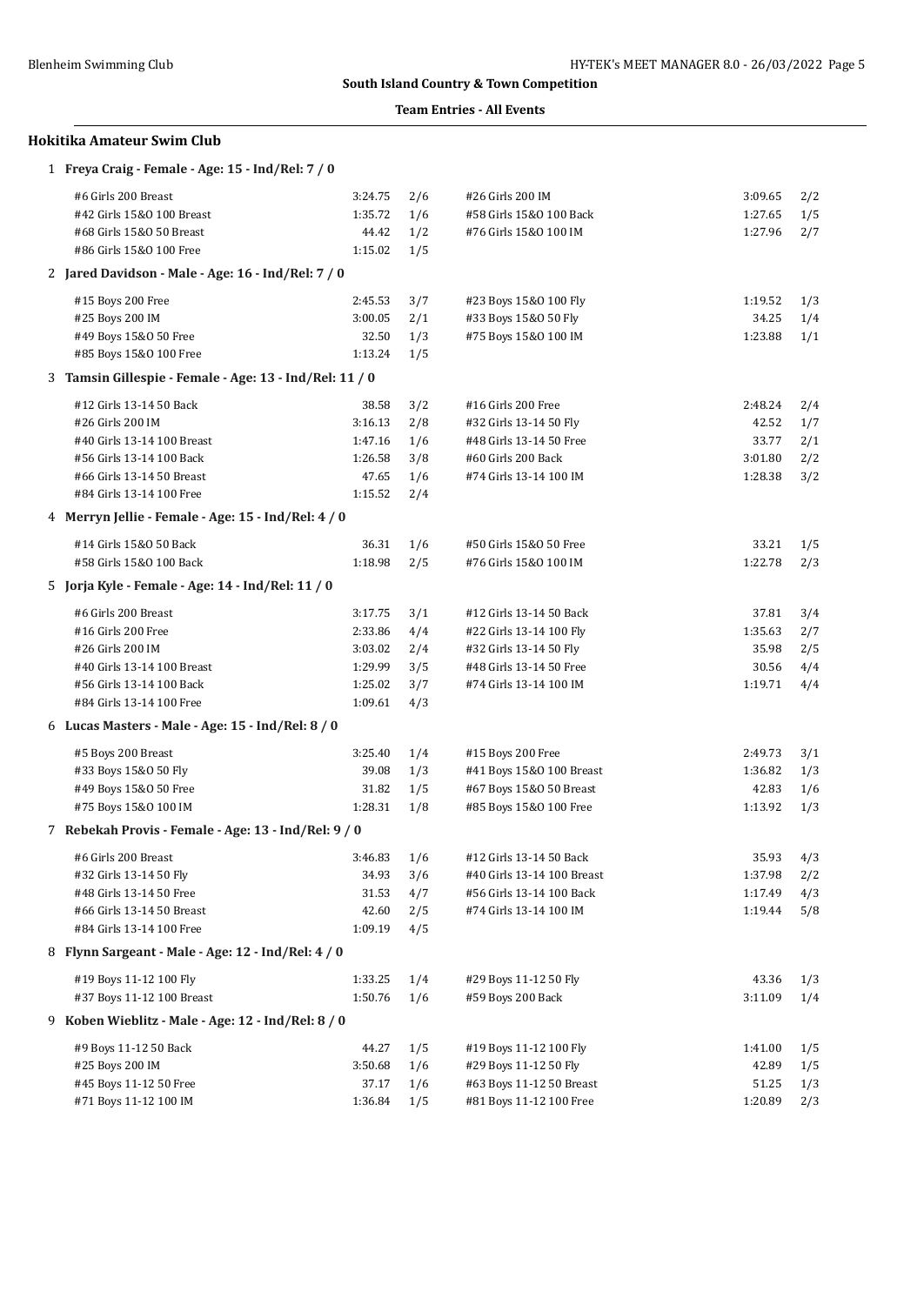#### **Team Entries - All Events**

### **Hokitika Amateur Swim Club**

10 **Oliver Wieblitz - Male - Age: 14 - Ind/Rel: 9 / 0**

| #11 Boys 13-14 50 Back   | 33.63 2/5       | #15 Boys 200 Free       | 2:45.50 | 3/2 |
|--------------------------|-----------------|-------------------------|---------|-----|
| #21 Boys 13-14 100 Fly   | $1:34.02$ $1/5$ | #25 Boys 200 IM         | 3:01.39 | 2/8 |
| #47 Boys 13-14 50 Free   | 28.88 2/4       | #55 Boys 13-14 100 Back | 1:23.12 | 1/2 |
| #65 Boys 13-14 50 Breast | 43.31 1/3       | #73 Boys 13-14 100 IM   | 1:16.39 | 2/4 |
| #83 Boys 13-14 100 Free  | $1:08.36$ $2/5$ |                         |         |     |
| ---                      | _ _ _ _ _ _ _   |                         |         |     |

**Hokitika Amateur Swim Club Total Individual Entries: 78 - Total Relays: 0**

### **Hokonui Aquatics**

1 **Shakayla Brown - Female - Age: 13 - Ind/Rel: 7 / 0**

| #16 Girls 200 Free                                             | 2:39.10         | 4/8 | #32 Girls 13-14 50 Fly  | 35.57         | 3/8 |
|----------------------------------------------------------------|-----------------|-----|-------------------------|---------------|-----|
| #40 Girls 13-14 100 Breast                                     | $1:31.43$ $3/7$ |     | #48 Girls 13-14 50 Free | 32.11         | 3/3 |
| #66 Girls 13-14 50 Breast                                      | 41.48 3/2       |     | #74 Girls 13-14 100 IM  | $1:20.02$ 4/5 |     |
| #84 Girls 13-14 100 Free                                       | $1:12.54$ $4/1$ |     |                         |               |     |
| Hokonui Aquatics Total Individual Entries: 7 - Total Relays: 0 |                 |     |                         |               |     |

# **Jasi Swim Club**

1 **Mia Flint - Female - Age: 13 - Ind/Rel: 6 / 0**

| Jasi Swim Club Total Individual Entries: 6 - Total Relays: 0 |                 |  |                           |               |     |
|--------------------------------------------------------------|-----------------|--|---------------------------|---------------|-----|
| #74 Girls 13-14 100 IM                                       | $1:21.86$ $4/2$ |  | #84 Girls 13-14 100 Free  | $1:09.78$ 4/2 |     |
| #48 Girls 13-14 50 Free                                      | $31.24$ $4/6$   |  | #66 Girls 13-14 50 Breast | $42.09$ $3/1$ |     |
| #12 Girls 13-14 50 Back                                      | 36.93 4/7       |  | #16 Girls 200 Free        | 2:34.47       | 4/3 |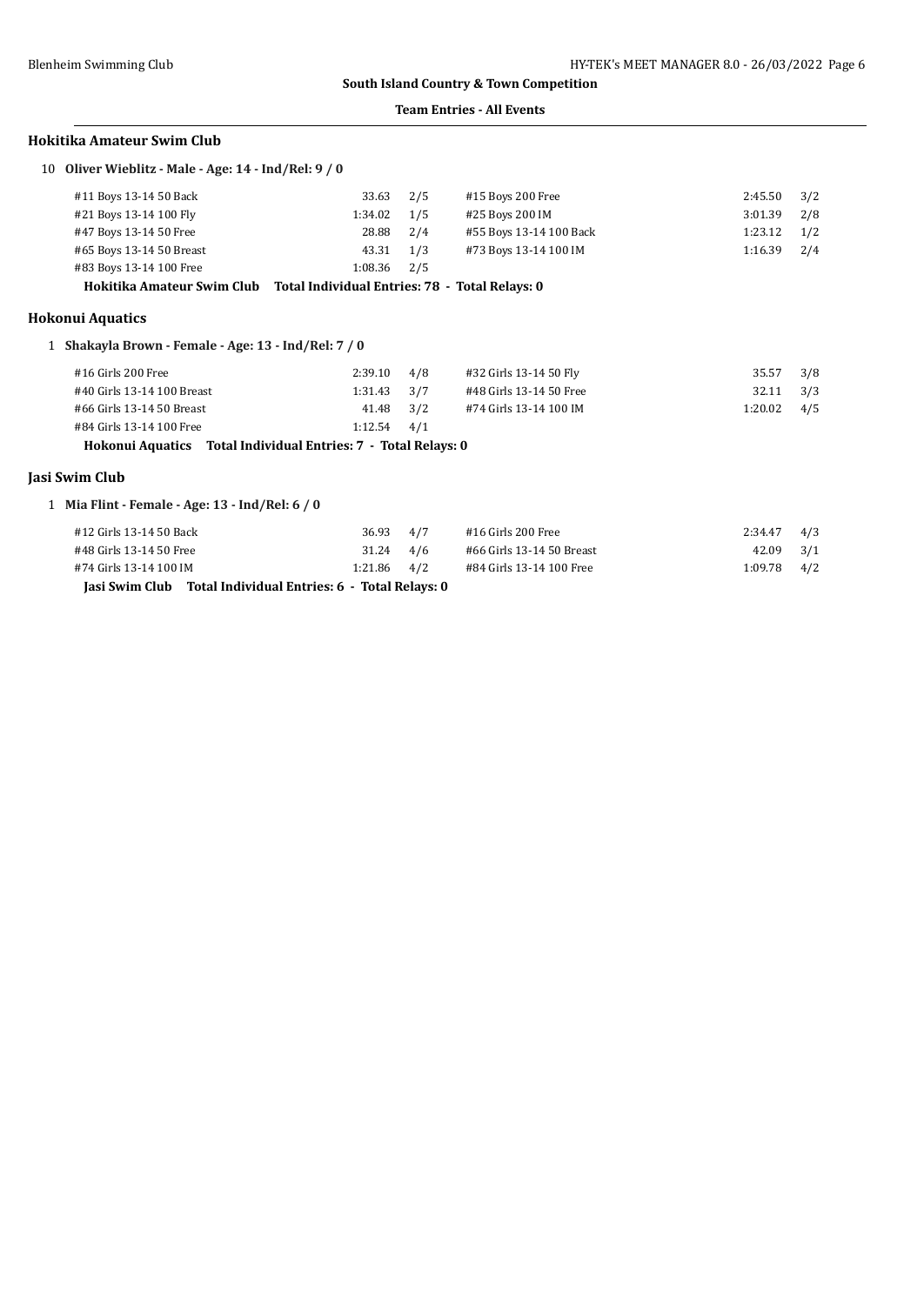### **Team Entries - All Events**

# **Mackenzie Swimming Club**

1 **Jack Cassie - Male - Age: 14 - Ind/Rel: 8 / 2**

| #1 Mixed 15&0 200 Medley Relay (2)                  | 2:33.70 | 1/2 | #5 Boys 200 Breast                | 3:09.63 | 2/7 |
|-----------------------------------------------------|---------|-----|-----------------------------------|---------|-----|
| #11 Boys 13-14 50 Back                              | 41.38   | 1/3 | #15 Boys 200 Free                 | 2:59.73 | 2/5 |
| #39 Boys 13-14 100 Breast                           | 1:27.82 | 1/4 | #47 Boys 13-14 50 Free            | 31.68   | 2/1 |
| #55 Boys 13-14 100 Back                             | 1:22.53 | 1/3 | #65 Boys 13-14 50 Breast          | 40.90   | 1/5 |
| #83 Boys 13-14 100 Free                             | 1:15.21 | 2/8 | #90 Mixed 15&0 200 Free Relay (3) | 2:01.81 | 1/5 |
| 2 Hope Herrick - Female - Age: 14 - Ind/Rel: 8 / 0  |         |     |                                   |         |     |
| #12 Girls 13-14 50 Back                             | 39.60   | 2/4 | #16 Girls 200 Free                | 2:52.37 | 2/6 |
| #26 Girls 200 IM                                    | 3:28.08 | 1/6 | #48 Girls 13-14 50 Free           | 33.32   | 2/6 |
| #56 Girls 13-14 100 Back                            | 1:29.81 | 1/4 | #60 Girls 200 Back                | 3:20.44 | 1/3 |
| #74 Girls 13-14 100 IM                              | 1:29.96 | 2/5 | #84 Girls 13-14 100 Free          | 1:15.45 | 3/8 |
| 3 Blake Jordan - Male - Age: 13 - Ind/Rel: 10 / 1   |         |     |                                   |         |     |
| #1 Mixed 15&0 200 Medley Relay (1)                  | 2:33.70 | 1/2 | #11 Boys 13-14 50 Back            | 36.96   | 2/7 |
| #15 Boys 200 Free                                   | 2:45.23 | 3/6 | #21 Boys 13-14 100 Fly            | 1:42.03 | 1/3 |
| #25 Boys 200 IM                                     | 3:16.38 | 1/4 | #31 Boys 13-14 50 Fly             | 37.64   | 1/4 |
| #47 Boys 13-14 50 Free                              | 32.40   | 1/4 | #55 Boys 13-14 100 Back           | 1:22.86 | 1/6 |
| #59 Boys 200 Back                                   | 3:01.24 | 2/2 | #73 Boys 13-14 100 IM             | 1:27.82 | 2/6 |
| #83 Boys 13-14 100 Free                             | 1:14.25 | 2/1 |                                   |         |     |
| 4 Kaia McKenzie - Female - Age: 16 - Ind/Rel: 7 / 2 |         |     |                                   |         |     |
| #1 Mixed 15&0 200 Medley Relay (3)                  | 2:33.70 | 1/2 | #6 Girls 200 Breast               | 3:13.22 | 3/3 |
| #16 Girls 200 Free                                  | 2:30.46 | 5/2 | #24 Girls 15&0 100 Fly            | 1:22.76 | 1/4 |
| #34 Girls 15&0 50 Fly                               | 33.69   | 2/5 | #50 Girls 15&0 50 Free            | 30.49   | 2/6 |
| #76 Girls 15&0 100 IM                               | 1:19.67 | 2/5 | #86 Girls 15&0 100 Free           | 1:07.38 | 2/6 |
| #90 Mixed 15&0 200 Free Relay (2)                   | 2:01.81 | 1/5 |                                   |         |     |
| 5 Kaleb O'Neill - Male - Age: 15 - Ind/Rel: 9 / 2   |         |     |                                   |         |     |
| #1 Mixed 15&0 200 Medley Relay (4)                  | 2:33.70 | 1/2 | #13 Boys 15&0 50 Back             | 35.34   | 1/2 |
| #23 Boys 15&0 100 Fly                               | 1:22.31 | 1/6 | #25 Boys 200 IM                   | 2:50.23 | 2/6 |
| #33 Boys 15&0 50 Fly                                | 32.52   | 2/2 | #49 Boys 15&0 50 Free             | 28.67   | 2/3 |
| #57 Boys 15&0 100 Back                              | 1:19.93 | 1/6 | #67 Boys 15&0 50 Breast           | 40.84   | 1/3 |
| #75 Boys 15&0 100 IM                                | 1:15.91 | 1/6 | #85 Boys 15&0 100 Free            | 1:05.83 | 2/2 |
| #90 Mixed 15&0 200 Free Relay (4)                   | 2:01.81 | 1/5 |                                   |         |     |
| 6 Molli O'Neill - Female - Age: 17 - Ind/Rel: 3 / 1 |         |     |                                   |         |     |
| #16 Girls 200 Free                                  | 2:39.18 | 3/4 | #50 Girls 15&0 50 Free            | 30.25   | 2/5 |
| #86 Girls 15&0 100 Free                             | 1:09.56 | 2/7 | #90 Mixed 15&0 200 Free Relay (1) | 2:01.81 | 1/5 |
|                                                     |         |     |                                   |         |     |

**Mackenzie Swimming Club Total Individual Entries: 45 - Total Relays: 0**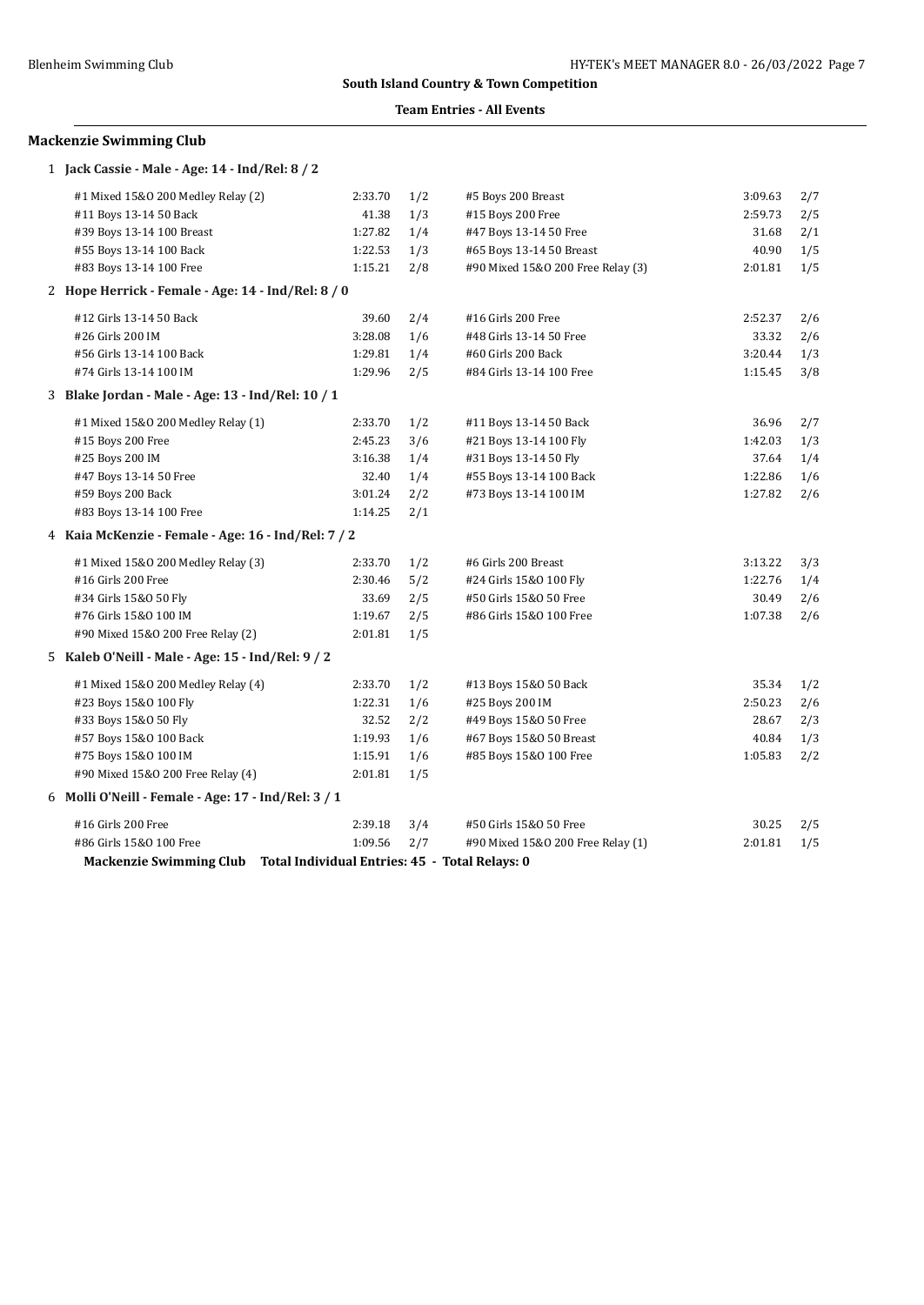### **Team Entries - All Events**

# **Nelson South Swim Club**

| 1 Milla Anticich - Female - Age: 14 - Ind/Rel: 4 / 0     |         |     |                                   |         |     |
|----------------------------------------------------------|---------|-----|-----------------------------------|---------|-----|
| #12 Girls 13-14 50 Back                                  | 41.73   | 1/6 | #32 Girls 13-14 50 Fly            | 40.36   | 1/5 |
| #56 Girls 13-14 100 Back                                 | 1:29.43 | 2/7 | #74 Girls 13-14 100 IM            | 1:33.25 | 2/7 |
| 2 Chase Banks - Male - Age: 14 - Ind/Rel: 7 / 2          |         |     |                                   |         |     |
| #2 Mixed 13-14 200 Medley Relay (3)                      | 2:20.03 | 2/6 | #11 Boys 13-14 50 Back            | 33.92   | 2/3 |
| #21 Boys 13-14 100 Fly                                   | 1:15.72 | 2/6 | #47 Boys 13-14 50 Free            | 28.28   | 3/3 |
| #55 Boys 13-14 100 Back                                  | 1:16.64 | 2/7 | #65 Boys 13-14 50 Breast          | 39.42   | 2/1 |
| #73 Boys 13-14 100 IM                                    | 1:14.31 | 3/2 | #83 Boys 13-14 100 Free           | 1:04.50 | 3/7 |
| #89 Mixed 13-14 200 Free Relay (3)                       | 2:03.23 | 2/3 |                                   |         |     |
| 3 Ariah Bayley - Female - Age: 14 - Ind/Rel: 5 / 0       |         |     |                                   |         |     |
| #6 Girls 200 Breast                                      | 3:14.25 | 3/2 | #12 Girls 13-14 50 Back           | 37.60   | 4/8 |
| #32 Girls 13-14 50 Fly                                   | 36.62   | 2/7 | #48 Girls 13-14 50 Free           | 33.15   | 2/5 |
| #56 Girls 13-14 100 Back                                 | 1:20.46 | 4/2 |                                   |         |     |
| 4 Finn Bryant - Male - Age: 14 - Ind/Rel: 8 / 2          |         |     |                                   |         |     |
| #1 Mixed 15&0 200 Medley Relay (2)                       | 2:25.96 | 1/3 | #5 Boys 200 Breast                | 3:02.05 | 2/4 |
| #15 Boys 200 Free                                        | 2:20.51 | 5/7 | #25 Boys 200 IM                   | 2:40.27 | 3/1 |
| #31 Boys 13-14 50 Fly                                    | 33.88   | 2/3 | #39 Boys 13-14 100 Breast         | 1:23.46 | 2/6 |
| #65 Boys 13-14 50 Breast                                 | 38.24   | 2/6 | #73 Boys 13-14 100 IM             | 1:17.08 | 2/3 |
| #83 Boys 13-14 100 Free                                  | 1:05.49 | 3/8 | #90 Mixed 15&0 200 Free Relay (2) | 2:07.03 | 1/6 |
| 5 Bella Cain-Townley - Female - Age: 13 - Ind/Rel: 8 / 0 |         |     |                                   |         |     |
| #12 Girls 13-14 50 Back                                  | 38.37   | 3/6 | #22 Girls 13-14 100 Fly           | 1:23.84 | 2/5 |
| #26 Girls 200 IM                                         | 3:03.36 | 2/5 | #32 Girls 13-14 50 Fly            | 35.87   | 2/4 |
| #56 Girls 13-14 100 Back                                 | 1:23.52 | 3/3 | #66 Girls 13-14 50 Breast         | 45.02   | 2/7 |
| #74 Girls 13-14 100 IM                                   | 1:23.95 | 4/8 | #84 Girls 13-14 100 Free          | 1:22.03 | 1/5 |
| 6 Mia Cain-Townley - Female - Age: 14 - Ind/Rel: 7 / 2   |         |     |                                   |         |     |
| #1 Mixed 15&0 200 Medley Relay (3)                       | 2:25.96 | 1/3 | #6 Girls 200 Breast               | 3:31.29 | 2/8 |
| #12 Girls 13-14 50 Back                                  | 36.60   | 4/2 | #40 Girls 13-14 100 Breast        | 1:31.36 | 3/2 |
| #48 Girls 13-14 50 Free                                  | 30.69   | 4/5 | #60 Girls 200 Back                | 2:49.16 | 3/3 |
| #66 Girls 13-14 50 Breast                                | 43.56   | 2/6 | #84 Girls 13-14 100 Free          | 1:07.13 | 5/1 |
| #90 Mixed 15&0 200 Free Relay (3)                        | 2:07.03 | 1/6 |                                   |         |     |
| 7 Lilly Claridge - Female - Age: 14 - Ind/Rel: 5 / 0     |         |     |                                   |         |     |
| #6 Girls 200 Breast                                      | 3:21.69 | 3/8 | #12 Girls 13-14 50 Back           | 40.95   | 1/4 |
| #32 Girls 13-14 50 Fly                                   | 37.96   | 2/8 | #40 Girls 13-14 100 Breast        | 1:34.86 | 2/3 |
| #48 Girls 13-14 50 Free                                  | 31.57   | 4/1 |                                   |         |     |
| 8 Rosie Claridge - Female - Age: 10 - Ind/Rel: 2 / 0     |         |     |                                   |         |     |
| #8 Girls 10&U 50 Back                                    | 48.14   | 1/5 | #52 Girls 10&U 100 Back           | 1:49.28 | 1/5 |
| 9 Caitlin Eden - Female - Age: 15 - Ind/Rel: 4 / 2       |         |     |                                   |         |     |
| #1 Mixed 15&0 200 Medley Relay (1)                       | 2:25.96 | 1/3 | #34 Girls 15&0 50 Fly             | 34.66   | 2/2 |
| #42 Girls 15&0 100 Breast                                | 1:27.20 | 1/4 | #68 Girls 15&0 50 Breast          | 40.20   | 1/4 |
| #86 Girls 15&0 100 Free                                  | 1:06.25 | 2/5 | #90 Mixed 15&0 200 Free Relay (1) | 2:07.03 | 1/6 |
| 10 Rosie Goomes - Female - Age: 13 - Ind/Rel: 7 / 0      |         |     |                                   |         |     |
| #6 Girls 200 Breast                                      | 3:15.66 | 3/7 | #16 Girls 200 Free                | 2:30.32 | 5/6 |
| #32 Girls 13-14 50 Fly                                   | 34.06   | 3/5 | #48 Girls 13-14 50 Free           | 31.41   | 4/2 |
| #56 Girls 13-14 100 Back                                 | 1:16.08 | 4/5 | #74 Girls 13-14 100 IM            | 1:16.79 | 5/3 |
| #84 Girls 13-14 100 Free                                 | 1:08.73 | 4/4 |                                   |         |     |
| 11 Annabel Grenfell - Female - Age: 14 - Ind/Rel: 5 / 2  |         |     |                                   |         |     |
| #2 Mixed 13-14 200 Medley Relay (1)                      | 2:20.03 | 2/6 | #6 Girls 200 Breast               | 3:13.04 | 3/5 |
| #40 Girls 13-14 100 Breast                               | 1:32.94 | 2/4 | #48 Girls 13-14 50 Free           | 30.69   | 4/3 |
| #66 Girls 13-14 50 Breast                                | 45.10   | 2/1 | #84 Girls 13-14 100 Free          | 1:06.98 | 5/7 |
| #89 Mixed 13-14 200 Free Relay (1)                       | 2:03.23 | 2/3 |                                   |         |     |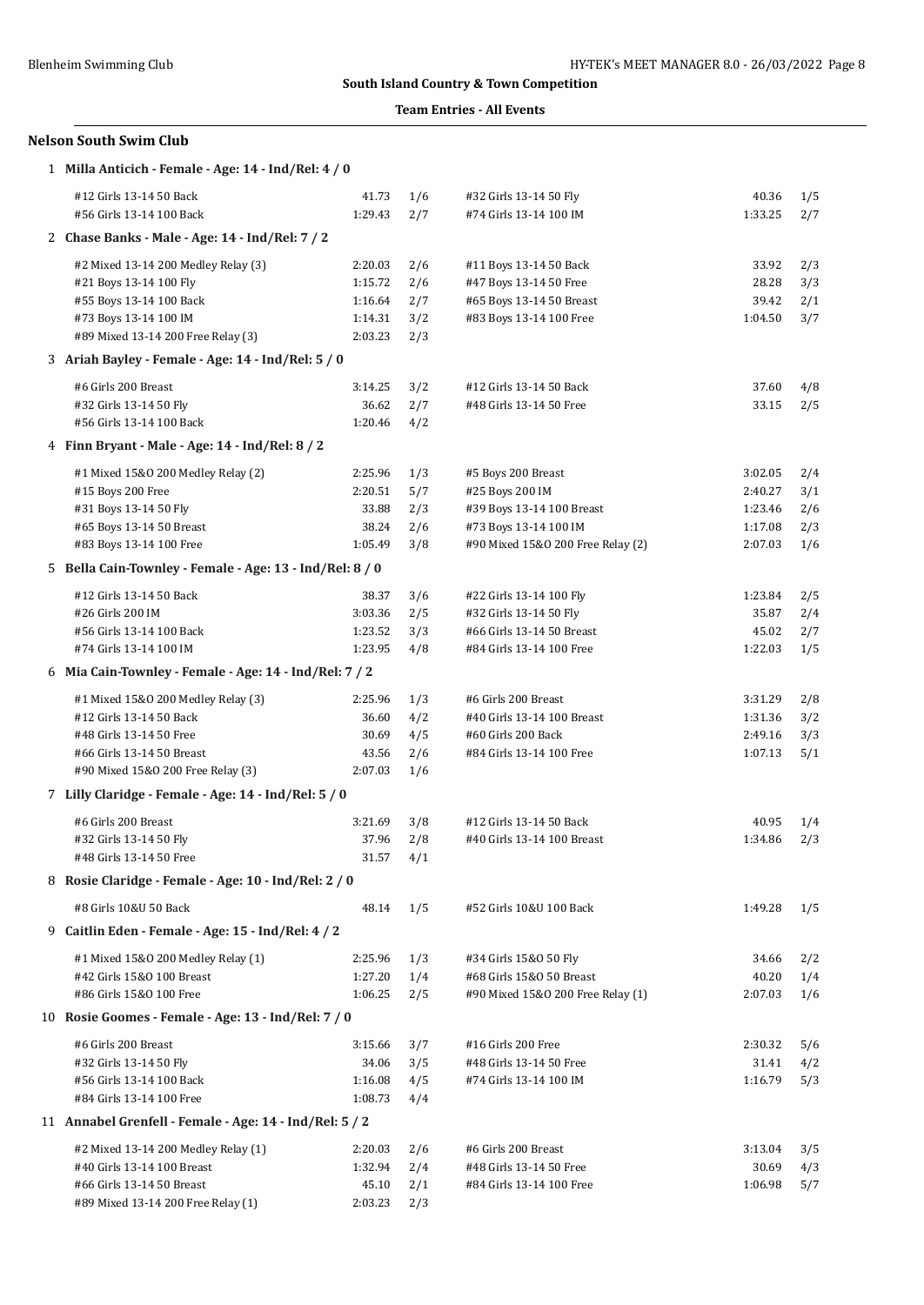### **Team Entries - All Events**

# **Nelson South Swim Club**

| #16 Girls 200 Free<br>35.17<br>2:34.89<br>4/6<br>#32 Girls 13-14 50 Fly<br>3/2<br>32.80<br>3/1<br>#48 Girls 13-14 50 Free<br>#56 Girls 13-14 100 Back<br>1:23.24<br>3/5<br>#66 Girls 13-14 50 Breast<br>42.14<br>3/8<br>#74 Girls 13-14 100 IM<br>1:20.03<br>4/3<br>1:15.20<br>3/1<br>#84 Girls 13-14 100 Free<br>13 Ellinor Hine - Female - Age: 16 - Ind/Rel: 3 / 0<br>#14 Girls 15&0 50 Back<br>34.52<br>1/4<br>#42 Girls 15&0 100 Breast<br>1:33.46<br>1/3<br>#58 Girls 15&0 100 Back<br>1:20.71<br>2/6<br>14 Olivia Huata-Findlay - Female - Age: 14 - Ind/Rel: 6 / 2<br>#2 Mixed 13-14 200 Medley Relay (2)<br>2:20.03<br>2/6<br>#26 Girls 200 IM<br>2:49.81<br>3/3<br>35.40<br>3/7<br>#32 Girls 13-14 50 Fly<br>31.92<br>3/4<br>#48 Girls 13-14 50 Free<br>1:23.20<br>#56 Girls 13-14 100 Back<br>3/4<br>#74 Girls 13-14 100 IM<br>1:19.40<br>5/1<br>#84 Girls 13-14 100 Free<br>1:06.30<br>5/6<br>#89 Mixed 13-14 200 Free Relay (2)<br>2:03.23<br>2/3<br>15 Georgia Rooney - Female - Age: 13 - Ind/Rel: 10 / 0<br>#6 Girls 200 Breast<br>3:26.35<br>2/2<br>#12 Girls 13-14 50 Back<br>41.27<br>1/3<br>#22 Girls 13-14 100 Fly<br>1:38.05<br>1/4<br>#26 Girls 200 IM<br>3:12.40<br>2/7<br>36.50<br>#32 Girls 13-14 50 Fly<br>2/2<br>#40 Girls 13-14 100 Breast<br>1:32.71<br>3/1<br>32.64<br>3/7<br>#48 Girls 13-14 50 Free<br>43.06<br>2/3<br>#66 Girls 13-14 50 Breast<br>1:23.66<br>#74 Girls 13-14 100 IM<br>4/1<br>#84 Girls 13-14 100 Free<br>1:13.12<br>3/2<br>16 Sally Rooney - Female - Age: 11 - Ind/Rel: 3 / 0<br>#6 Girls 200 Breast<br>3:41.75<br>1/5<br>#20 Girls 11-12 100 Fly<br>1:38.36<br>1/4<br>#60 Girls 200 Back<br>3:17.45<br>1/5<br>17 Finn Russ S14/Sb14/Sm14 - Male - Age: 15 - Ind/Rel: 5 / 2<br>#1 Mixed 15&0 200 Medley Relay (4)<br>2:25.96<br>1/3<br>36.89<br>#13 Boys 15&0 50 Back<br>1/7<br>#23 Boys 15&0 100 Fly<br>1:25.66<br>1/7<br>#33 Boys 15&0 50 Fly<br>32.97<br>2/7<br>#49 Boys 15&0 50 Free<br>29.25<br>2/2<br>#57 Boys 15&0 100 Back<br>1:15.65<br>1/4<br>#90 Mixed 15&0 200 Free Relay (4)<br>2:07.03<br>1/6<br>18 Tamati Russell - Male - Age: 11 - Ind/Rel: 5 / 0<br>#29 Boys 11-12 50 Fly<br>42.86<br>1/4<br>#37 Boys 11-12 100 Breast<br>1:47.73<br>1/5<br>1:37.08<br>#53 Boys 11-12 100 Back<br>1/5<br>#63 Boys 11-12 50 Breast<br>52.39<br>1/6<br>1:22.80<br>#81 Boys 11-12 100 Free<br>2/1<br>19 Alexis Sandall - Female - Age: 14 - Ind/Rel: 6 / 0<br>#16 Girls 200 Free<br>2:39.41<br>3/5<br>#22 Girls 13-14 100 Fly<br>1:27.87<br>2/3<br>#32 Girls 13-14 50 Fly<br>37.28<br>2/1<br>#56 Girls 13-14 100 Back<br>1:27.29<br>2/4<br>#74 Girls 13-14 100 IM<br>1:21.42<br>4/6<br>1:12.62<br>3/4<br>#84 Girls 13-14 100 Free<br>20 Tegen Stewart - Female - Age: 13 - Ind/Rel: 8 / 0<br>#6 Girls 200 Breast<br>3:13.98<br>#12 Girls 13-14 50 Back<br>39.79<br>3/6<br>2/5<br>#16 Girls 200 Free<br>2:27.06<br>5/5<br>#32 Girls 13-14 50 Fly<br>34.17<br>3/3<br>#40 Girls 13-14 100 Breast<br>1:30.91<br>3/6<br>#48 Girls 13-14 50 Free<br>32.08<br>3/5<br>#66 Girls 13-14 50 Breast<br>40.70<br>3/5<br>#84 Girls 13-14 100 Free<br>1:09.64<br>4/6<br>21 Corey Tremblay - Male - Age: 14 - Ind/Rel: 8 / 2<br>#2 Mixed 13-14 200 Medley Relay (4)<br>#5 Boys 200 Breast<br>2:20.03<br>2/6<br>3:09.67<br>2/1<br>#15 Boys 200 Free<br>2:17.21<br>5/3<br>#25 Boys 200 IM<br>2:41.16<br>3/8<br>#39 Boys 13-14 100 Breast<br>1:24.73<br>2/7<br>#47 Boys 13-14 50 Free<br>28.32<br>3/6<br>38.76<br>#65 Boys 13-14 50 Breast<br>2/7<br>#73 Boys 13-14 100 IM<br>1:15.45<br>3/8<br>#83 Boys 13-14 100 Free<br>1:04.12<br>3/2<br>#89 Mixed 13-14 200 Free Relay (4)<br>2:03.23<br>2/3<br>22 Laura Tremblay - Female - Age: 11 - Ind/Rel: 5 / 0<br>#6 Girls 200 Breast<br>3:47.42<br>1/2<br>#10 Girls 11-12 50 Back<br>45.48<br>1/3<br>#30 Girls 11-12 50 Fly<br>50.26<br>1/2<br>#38 Girls 11-12 100 Breast<br>1:47.82<br>1/4<br>1:42.54<br>#54 Girls 11-12 100 Back<br>1/2<br>Nelson South Swim Club Total Individual Entries: 128 - Total Relays: 0 | 12 Charli Grenfell - Female - Age: 13 - Ind/Rel: 7 / 0 |  |  |  |
|---------------------------------------------------------------------------------------------------------------------------------------------------------------------------------------------------------------------------------------------------------------------------------------------------------------------------------------------------------------------------------------------------------------------------------------------------------------------------------------------------------------------------------------------------------------------------------------------------------------------------------------------------------------------------------------------------------------------------------------------------------------------------------------------------------------------------------------------------------------------------------------------------------------------------------------------------------------------------------------------------------------------------------------------------------------------------------------------------------------------------------------------------------------------------------------------------------------------------------------------------------------------------------------------------------------------------------------------------------------------------------------------------------------------------------------------------------------------------------------------------------------------------------------------------------------------------------------------------------------------------------------------------------------------------------------------------------------------------------------------------------------------------------------------------------------------------------------------------------------------------------------------------------------------------------------------------------------------------------------------------------------------------------------------------------------------------------------------------------------------------------------------------------------------------------------------------------------------------------------------------------------------------------------------------------------------------------------------------------------------------------------------------------------------------------------------------------------------------------------------------------------------------------------------------------------------------------------------------------------------------------------------------------------------------------------------------------------------------------------------------------------------------------------------------------------------------------------------------------------------------------------------------------------------------------------------------------------------------------------------------------------------------------------------------------------------------------------------------------------------------------------------------------------------------------------------------------------------------------------------------------------------------------------------------------------------------------------------------------------------------------------------------------------------------------------------------------------------------------------------------------------------------------------------------------------------------------------------------------------------------------------------------------------------------------------------------------------------------------------------------------------------------------------------------------------------------------------------------------------------------------------------------------------------------------------------------------------------------------------------------|--------------------------------------------------------|--|--|--|
|                                                                                                                                                                                                                                                                                                                                                                                                                                                                                                                                                                                                                                                                                                                                                                                                                                                                                                                                                                                                                                                                                                                                                                                                                                                                                                                                                                                                                                                                                                                                                                                                                                                                                                                                                                                                                                                                                                                                                                                                                                                                                                                                                                                                                                                                                                                                                                                                                                                                                                                                                                                                                                                                                                                                                                                                                                                                                                                                                                                                                                                                                                                                                                                                                                                                                                                                                                                                                                                                                                                                                                                                                                                                                                                                                                                                                                                                                                                                                                                                   |                                                        |  |  |  |
|                                                                                                                                                                                                                                                                                                                                                                                                                                                                                                                                                                                                                                                                                                                                                                                                                                                                                                                                                                                                                                                                                                                                                                                                                                                                                                                                                                                                                                                                                                                                                                                                                                                                                                                                                                                                                                                                                                                                                                                                                                                                                                                                                                                                                                                                                                                                                                                                                                                                                                                                                                                                                                                                                                                                                                                                                                                                                                                                                                                                                                                                                                                                                                                                                                                                                                                                                                                                                                                                                                                                                                                                                                                                                                                                                                                                                                                                                                                                                                                                   |                                                        |  |  |  |
|                                                                                                                                                                                                                                                                                                                                                                                                                                                                                                                                                                                                                                                                                                                                                                                                                                                                                                                                                                                                                                                                                                                                                                                                                                                                                                                                                                                                                                                                                                                                                                                                                                                                                                                                                                                                                                                                                                                                                                                                                                                                                                                                                                                                                                                                                                                                                                                                                                                                                                                                                                                                                                                                                                                                                                                                                                                                                                                                                                                                                                                                                                                                                                                                                                                                                                                                                                                                                                                                                                                                                                                                                                                                                                                                                                                                                                                                                                                                                                                                   |                                                        |  |  |  |
|                                                                                                                                                                                                                                                                                                                                                                                                                                                                                                                                                                                                                                                                                                                                                                                                                                                                                                                                                                                                                                                                                                                                                                                                                                                                                                                                                                                                                                                                                                                                                                                                                                                                                                                                                                                                                                                                                                                                                                                                                                                                                                                                                                                                                                                                                                                                                                                                                                                                                                                                                                                                                                                                                                                                                                                                                                                                                                                                                                                                                                                                                                                                                                                                                                                                                                                                                                                                                                                                                                                                                                                                                                                                                                                                                                                                                                                                                                                                                                                                   |                                                        |  |  |  |
|                                                                                                                                                                                                                                                                                                                                                                                                                                                                                                                                                                                                                                                                                                                                                                                                                                                                                                                                                                                                                                                                                                                                                                                                                                                                                                                                                                                                                                                                                                                                                                                                                                                                                                                                                                                                                                                                                                                                                                                                                                                                                                                                                                                                                                                                                                                                                                                                                                                                                                                                                                                                                                                                                                                                                                                                                                                                                                                                                                                                                                                                                                                                                                                                                                                                                                                                                                                                                                                                                                                                                                                                                                                                                                                                                                                                                                                                                                                                                                                                   |                                                        |  |  |  |
|                                                                                                                                                                                                                                                                                                                                                                                                                                                                                                                                                                                                                                                                                                                                                                                                                                                                                                                                                                                                                                                                                                                                                                                                                                                                                                                                                                                                                                                                                                                                                                                                                                                                                                                                                                                                                                                                                                                                                                                                                                                                                                                                                                                                                                                                                                                                                                                                                                                                                                                                                                                                                                                                                                                                                                                                                                                                                                                                                                                                                                                                                                                                                                                                                                                                                                                                                                                                                                                                                                                                                                                                                                                                                                                                                                                                                                                                                                                                                                                                   |                                                        |  |  |  |
|                                                                                                                                                                                                                                                                                                                                                                                                                                                                                                                                                                                                                                                                                                                                                                                                                                                                                                                                                                                                                                                                                                                                                                                                                                                                                                                                                                                                                                                                                                                                                                                                                                                                                                                                                                                                                                                                                                                                                                                                                                                                                                                                                                                                                                                                                                                                                                                                                                                                                                                                                                                                                                                                                                                                                                                                                                                                                                                                                                                                                                                                                                                                                                                                                                                                                                                                                                                                                                                                                                                                                                                                                                                                                                                                                                                                                                                                                                                                                                                                   |                                                        |  |  |  |
|                                                                                                                                                                                                                                                                                                                                                                                                                                                                                                                                                                                                                                                                                                                                                                                                                                                                                                                                                                                                                                                                                                                                                                                                                                                                                                                                                                                                                                                                                                                                                                                                                                                                                                                                                                                                                                                                                                                                                                                                                                                                                                                                                                                                                                                                                                                                                                                                                                                                                                                                                                                                                                                                                                                                                                                                                                                                                                                                                                                                                                                                                                                                                                                                                                                                                                                                                                                                                                                                                                                                                                                                                                                                                                                                                                                                                                                                                                                                                                                                   |                                                        |  |  |  |
|                                                                                                                                                                                                                                                                                                                                                                                                                                                                                                                                                                                                                                                                                                                                                                                                                                                                                                                                                                                                                                                                                                                                                                                                                                                                                                                                                                                                                                                                                                                                                                                                                                                                                                                                                                                                                                                                                                                                                                                                                                                                                                                                                                                                                                                                                                                                                                                                                                                                                                                                                                                                                                                                                                                                                                                                                                                                                                                                                                                                                                                                                                                                                                                                                                                                                                                                                                                                                                                                                                                                                                                                                                                                                                                                                                                                                                                                                                                                                                                                   |                                                        |  |  |  |
|                                                                                                                                                                                                                                                                                                                                                                                                                                                                                                                                                                                                                                                                                                                                                                                                                                                                                                                                                                                                                                                                                                                                                                                                                                                                                                                                                                                                                                                                                                                                                                                                                                                                                                                                                                                                                                                                                                                                                                                                                                                                                                                                                                                                                                                                                                                                                                                                                                                                                                                                                                                                                                                                                                                                                                                                                                                                                                                                                                                                                                                                                                                                                                                                                                                                                                                                                                                                                                                                                                                                                                                                                                                                                                                                                                                                                                                                                                                                                                                                   |                                                        |  |  |  |
|                                                                                                                                                                                                                                                                                                                                                                                                                                                                                                                                                                                                                                                                                                                                                                                                                                                                                                                                                                                                                                                                                                                                                                                                                                                                                                                                                                                                                                                                                                                                                                                                                                                                                                                                                                                                                                                                                                                                                                                                                                                                                                                                                                                                                                                                                                                                                                                                                                                                                                                                                                                                                                                                                                                                                                                                                                                                                                                                                                                                                                                                                                                                                                                                                                                                                                                                                                                                                                                                                                                                                                                                                                                                                                                                                                                                                                                                                                                                                                                                   |                                                        |  |  |  |
|                                                                                                                                                                                                                                                                                                                                                                                                                                                                                                                                                                                                                                                                                                                                                                                                                                                                                                                                                                                                                                                                                                                                                                                                                                                                                                                                                                                                                                                                                                                                                                                                                                                                                                                                                                                                                                                                                                                                                                                                                                                                                                                                                                                                                                                                                                                                                                                                                                                                                                                                                                                                                                                                                                                                                                                                                                                                                                                                                                                                                                                                                                                                                                                                                                                                                                                                                                                                                                                                                                                                                                                                                                                                                                                                                                                                                                                                                                                                                                                                   |                                                        |  |  |  |
|                                                                                                                                                                                                                                                                                                                                                                                                                                                                                                                                                                                                                                                                                                                                                                                                                                                                                                                                                                                                                                                                                                                                                                                                                                                                                                                                                                                                                                                                                                                                                                                                                                                                                                                                                                                                                                                                                                                                                                                                                                                                                                                                                                                                                                                                                                                                                                                                                                                                                                                                                                                                                                                                                                                                                                                                                                                                                                                                                                                                                                                                                                                                                                                                                                                                                                                                                                                                                                                                                                                                                                                                                                                                                                                                                                                                                                                                                                                                                                                                   |                                                        |  |  |  |
|                                                                                                                                                                                                                                                                                                                                                                                                                                                                                                                                                                                                                                                                                                                                                                                                                                                                                                                                                                                                                                                                                                                                                                                                                                                                                                                                                                                                                                                                                                                                                                                                                                                                                                                                                                                                                                                                                                                                                                                                                                                                                                                                                                                                                                                                                                                                                                                                                                                                                                                                                                                                                                                                                                                                                                                                                                                                                                                                                                                                                                                                                                                                                                                                                                                                                                                                                                                                                                                                                                                                                                                                                                                                                                                                                                                                                                                                                                                                                                                                   |                                                        |  |  |  |
|                                                                                                                                                                                                                                                                                                                                                                                                                                                                                                                                                                                                                                                                                                                                                                                                                                                                                                                                                                                                                                                                                                                                                                                                                                                                                                                                                                                                                                                                                                                                                                                                                                                                                                                                                                                                                                                                                                                                                                                                                                                                                                                                                                                                                                                                                                                                                                                                                                                                                                                                                                                                                                                                                                                                                                                                                                                                                                                                                                                                                                                                                                                                                                                                                                                                                                                                                                                                                                                                                                                                                                                                                                                                                                                                                                                                                                                                                                                                                                                                   |                                                        |  |  |  |
|                                                                                                                                                                                                                                                                                                                                                                                                                                                                                                                                                                                                                                                                                                                                                                                                                                                                                                                                                                                                                                                                                                                                                                                                                                                                                                                                                                                                                                                                                                                                                                                                                                                                                                                                                                                                                                                                                                                                                                                                                                                                                                                                                                                                                                                                                                                                                                                                                                                                                                                                                                                                                                                                                                                                                                                                                                                                                                                                                                                                                                                                                                                                                                                                                                                                                                                                                                                                                                                                                                                                                                                                                                                                                                                                                                                                                                                                                                                                                                                                   |                                                        |  |  |  |
|                                                                                                                                                                                                                                                                                                                                                                                                                                                                                                                                                                                                                                                                                                                                                                                                                                                                                                                                                                                                                                                                                                                                                                                                                                                                                                                                                                                                                                                                                                                                                                                                                                                                                                                                                                                                                                                                                                                                                                                                                                                                                                                                                                                                                                                                                                                                                                                                                                                                                                                                                                                                                                                                                                                                                                                                                                                                                                                                                                                                                                                                                                                                                                                                                                                                                                                                                                                                                                                                                                                                                                                                                                                                                                                                                                                                                                                                                                                                                                                                   |                                                        |  |  |  |
|                                                                                                                                                                                                                                                                                                                                                                                                                                                                                                                                                                                                                                                                                                                                                                                                                                                                                                                                                                                                                                                                                                                                                                                                                                                                                                                                                                                                                                                                                                                                                                                                                                                                                                                                                                                                                                                                                                                                                                                                                                                                                                                                                                                                                                                                                                                                                                                                                                                                                                                                                                                                                                                                                                                                                                                                                                                                                                                                                                                                                                                                                                                                                                                                                                                                                                                                                                                                                                                                                                                                                                                                                                                                                                                                                                                                                                                                                                                                                                                                   |                                                        |  |  |  |
|                                                                                                                                                                                                                                                                                                                                                                                                                                                                                                                                                                                                                                                                                                                                                                                                                                                                                                                                                                                                                                                                                                                                                                                                                                                                                                                                                                                                                                                                                                                                                                                                                                                                                                                                                                                                                                                                                                                                                                                                                                                                                                                                                                                                                                                                                                                                                                                                                                                                                                                                                                                                                                                                                                                                                                                                                                                                                                                                                                                                                                                                                                                                                                                                                                                                                                                                                                                                                                                                                                                                                                                                                                                                                                                                                                                                                                                                                                                                                                                                   |                                                        |  |  |  |
|                                                                                                                                                                                                                                                                                                                                                                                                                                                                                                                                                                                                                                                                                                                                                                                                                                                                                                                                                                                                                                                                                                                                                                                                                                                                                                                                                                                                                                                                                                                                                                                                                                                                                                                                                                                                                                                                                                                                                                                                                                                                                                                                                                                                                                                                                                                                                                                                                                                                                                                                                                                                                                                                                                                                                                                                                                                                                                                                                                                                                                                                                                                                                                                                                                                                                                                                                                                                                                                                                                                                                                                                                                                                                                                                                                                                                                                                                                                                                                                                   |                                                        |  |  |  |
|                                                                                                                                                                                                                                                                                                                                                                                                                                                                                                                                                                                                                                                                                                                                                                                                                                                                                                                                                                                                                                                                                                                                                                                                                                                                                                                                                                                                                                                                                                                                                                                                                                                                                                                                                                                                                                                                                                                                                                                                                                                                                                                                                                                                                                                                                                                                                                                                                                                                                                                                                                                                                                                                                                                                                                                                                                                                                                                                                                                                                                                                                                                                                                                                                                                                                                                                                                                                                                                                                                                                                                                                                                                                                                                                                                                                                                                                                                                                                                                                   |                                                        |  |  |  |
|                                                                                                                                                                                                                                                                                                                                                                                                                                                                                                                                                                                                                                                                                                                                                                                                                                                                                                                                                                                                                                                                                                                                                                                                                                                                                                                                                                                                                                                                                                                                                                                                                                                                                                                                                                                                                                                                                                                                                                                                                                                                                                                                                                                                                                                                                                                                                                                                                                                                                                                                                                                                                                                                                                                                                                                                                                                                                                                                                                                                                                                                                                                                                                                                                                                                                                                                                                                                                                                                                                                                                                                                                                                                                                                                                                                                                                                                                                                                                                                                   |                                                        |  |  |  |
|                                                                                                                                                                                                                                                                                                                                                                                                                                                                                                                                                                                                                                                                                                                                                                                                                                                                                                                                                                                                                                                                                                                                                                                                                                                                                                                                                                                                                                                                                                                                                                                                                                                                                                                                                                                                                                                                                                                                                                                                                                                                                                                                                                                                                                                                                                                                                                                                                                                                                                                                                                                                                                                                                                                                                                                                                                                                                                                                                                                                                                                                                                                                                                                                                                                                                                                                                                                                                                                                                                                                                                                                                                                                                                                                                                                                                                                                                                                                                                                                   |                                                        |  |  |  |
|                                                                                                                                                                                                                                                                                                                                                                                                                                                                                                                                                                                                                                                                                                                                                                                                                                                                                                                                                                                                                                                                                                                                                                                                                                                                                                                                                                                                                                                                                                                                                                                                                                                                                                                                                                                                                                                                                                                                                                                                                                                                                                                                                                                                                                                                                                                                                                                                                                                                                                                                                                                                                                                                                                                                                                                                                                                                                                                                                                                                                                                                                                                                                                                                                                                                                                                                                                                                                                                                                                                                                                                                                                                                                                                                                                                                                                                                                                                                                                                                   |                                                        |  |  |  |
|                                                                                                                                                                                                                                                                                                                                                                                                                                                                                                                                                                                                                                                                                                                                                                                                                                                                                                                                                                                                                                                                                                                                                                                                                                                                                                                                                                                                                                                                                                                                                                                                                                                                                                                                                                                                                                                                                                                                                                                                                                                                                                                                                                                                                                                                                                                                                                                                                                                                                                                                                                                                                                                                                                                                                                                                                                                                                                                                                                                                                                                                                                                                                                                                                                                                                                                                                                                                                                                                                                                                                                                                                                                                                                                                                                                                                                                                                                                                                                                                   |                                                        |  |  |  |
|                                                                                                                                                                                                                                                                                                                                                                                                                                                                                                                                                                                                                                                                                                                                                                                                                                                                                                                                                                                                                                                                                                                                                                                                                                                                                                                                                                                                                                                                                                                                                                                                                                                                                                                                                                                                                                                                                                                                                                                                                                                                                                                                                                                                                                                                                                                                                                                                                                                                                                                                                                                                                                                                                                                                                                                                                                                                                                                                                                                                                                                                                                                                                                                                                                                                                                                                                                                                                                                                                                                                                                                                                                                                                                                                                                                                                                                                                                                                                                                                   |                                                        |  |  |  |
|                                                                                                                                                                                                                                                                                                                                                                                                                                                                                                                                                                                                                                                                                                                                                                                                                                                                                                                                                                                                                                                                                                                                                                                                                                                                                                                                                                                                                                                                                                                                                                                                                                                                                                                                                                                                                                                                                                                                                                                                                                                                                                                                                                                                                                                                                                                                                                                                                                                                                                                                                                                                                                                                                                                                                                                                                                                                                                                                                                                                                                                                                                                                                                                                                                                                                                                                                                                                                                                                                                                                                                                                                                                                                                                                                                                                                                                                                                                                                                                                   |                                                        |  |  |  |
|                                                                                                                                                                                                                                                                                                                                                                                                                                                                                                                                                                                                                                                                                                                                                                                                                                                                                                                                                                                                                                                                                                                                                                                                                                                                                                                                                                                                                                                                                                                                                                                                                                                                                                                                                                                                                                                                                                                                                                                                                                                                                                                                                                                                                                                                                                                                                                                                                                                                                                                                                                                                                                                                                                                                                                                                                                                                                                                                                                                                                                                                                                                                                                                                                                                                                                                                                                                                                                                                                                                                                                                                                                                                                                                                                                                                                                                                                                                                                                                                   |                                                        |  |  |  |
|                                                                                                                                                                                                                                                                                                                                                                                                                                                                                                                                                                                                                                                                                                                                                                                                                                                                                                                                                                                                                                                                                                                                                                                                                                                                                                                                                                                                                                                                                                                                                                                                                                                                                                                                                                                                                                                                                                                                                                                                                                                                                                                                                                                                                                                                                                                                                                                                                                                                                                                                                                                                                                                                                                                                                                                                                                                                                                                                                                                                                                                                                                                                                                                                                                                                                                                                                                                                                                                                                                                                                                                                                                                                                                                                                                                                                                                                                                                                                                                                   |                                                        |  |  |  |
|                                                                                                                                                                                                                                                                                                                                                                                                                                                                                                                                                                                                                                                                                                                                                                                                                                                                                                                                                                                                                                                                                                                                                                                                                                                                                                                                                                                                                                                                                                                                                                                                                                                                                                                                                                                                                                                                                                                                                                                                                                                                                                                                                                                                                                                                                                                                                                                                                                                                                                                                                                                                                                                                                                                                                                                                                                                                                                                                                                                                                                                                                                                                                                                                                                                                                                                                                                                                                                                                                                                                                                                                                                                                                                                                                                                                                                                                                                                                                                                                   |                                                        |  |  |  |
|                                                                                                                                                                                                                                                                                                                                                                                                                                                                                                                                                                                                                                                                                                                                                                                                                                                                                                                                                                                                                                                                                                                                                                                                                                                                                                                                                                                                                                                                                                                                                                                                                                                                                                                                                                                                                                                                                                                                                                                                                                                                                                                                                                                                                                                                                                                                                                                                                                                                                                                                                                                                                                                                                                                                                                                                                                                                                                                                                                                                                                                                                                                                                                                                                                                                                                                                                                                                                                                                                                                                                                                                                                                                                                                                                                                                                                                                                                                                                                                                   |                                                        |  |  |  |
|                                                                                                                                                                                                                                                                                                                                                                                                                                                                                                                                                                                                                                                                                                                                                                                                                                                                                                                                                                                                                                                                                                                                                                                                                                                                                                                                                                                                                                                                                                                                                                                                                                                                                                                                                                                                                                                                                                                                                                                                                                                                                                                                                                                                                                                                                                                                                                                                                                                                                                                                                                                                                                                                                                                                                                                                                                                                                                                                                                                                                                                                                                                                                                                                                                                                                                                                                                                                                                                                                                                                                                                                                                                                                                                                                                                                                                                                                                                                                                                                   |                                                        |  |  |  |
|                                                                                                                                                                                                                                                                                                                                                                                                                                                                                                                                                                                                                                                                                                                                                                                                                                                                                                                                                                                                                                                                                                                                                                                                                                                                                                                                                                                                                                                                                                                                                                                                                                                                                                                                                                                                                                                                                                                                                                                                                                                                                                                                                                                                                                                                                                                                                                                                                                                                                                                                                                                                                                                                                                                                                                                                                                                                                                                                                                                                                                                                                                                                                                                                                                                                                                                                                                                                                                                                                                                                                                                                                                                                                                                                                                                                                                                                                                                                                                                                   |                                                        |  |  |  |
|                                                                                                                                                                                                                                                                                                                                                                                                                                                                                                                                                                                                                                                                                                                                                                                                                                                                                                                                                                                                                                                                                                                                                                                                                                                                                                                                                                                                                                                                                                                                                                                                                                                                                                                                                                                                                                                                                                                                                                                                                                                                                                                                                                                                                                                                                                                                                                                                                                                                                                                                                                                                                                                                                                                                                                                                                                                                                                                                                                                                                                                                                                                                                                                                                                                                                                                                                                                                                                                                                                                                                                                                                                                                                                                                                                                                                                                                                                                                                                                                   |                                                        |  |  |  |
|                                                                                                                                                                                                                                                                                                                                                                                                                                                                                                                                                                                                                                                                                                                                                                                                                                                                                                                                                                                                                                                                                                                                                                                                                                                                                                                                                                                                                                                                                                                                                                                                                                                                                                                                                                                                                                                                                                                                                                                                                                                                                                                                                                                                                                                                                                                                                                                                                                                                                                                                                                                                                                                                                                                                                                                                                                                                                                                                                                                                                                                                                                                                                                                                                                                                                                                                                                                                                                                                                                                                                                                                                                                                                                                                                                                                                                                                                                                                                                                                   |                                                        |  |  |  |
|                                                                                                                                                                                                                                                                                                                                                                                                                                                                                                                                                                                                                                                                                                                                                                                                                                                                                                                                                                                                                                                                                                                                                                                                                                                                                                                                                                                                                                                                                                                                                                                                                                                                                                                                                                                                                                                                                                                                                                                                                                                                                                                                                                                                                                                                                                                                                                                                                                                                                                                                                                                                                                                                                                                                                                                                                                                                                                                                                                                                                                                                                                                                                                                                                                                                                                                                                                                                                                                                                                                                                                                                                                                                                                                                                                                                                                                                                                                                                                                                   |                                                        |  |  |  |
|                                                                                                                                                                                                                                                                                                                                                                                                                                                                                                                                                                                                                                                                                                                                                                                                                                                                                                                                                                                                                                                                                                                                                                                                                                                                                                                                                                                                                                                                                                                                                                                                                                                                                                                                                                                                                                                                                                                                                                                                                                                                                                                                                                                                                                                                                                                                                                                                                                                                                                                                                                                                                                                                                                                                                                                                                                                                                                                                                                                                                                                                                                                                                                                                                                                                                                                                                                                                                                                                                                                                                                                                                                                                                                                                                                                                                                                                                                                                                                                                   |                                                        |  |  |  |
|                                                                                                                                                                                                                                                                                                                                                                                                                                                                                                                                                                                                                                                                                                                                                                                                                                                                                                                                                                                                                                                                                                                                                                                                                                                                                                                                                                                                                                                                                                                                                                                                                                                                                                                                                                                                                                                                                                                                                                                                                                                                                                                                                                                                                                                                                                                                                                                                                                                                                                                                                                                                                                                                                                                                                                                                                                                                                                                                                                                                                                                                                                                                                                                                                                                                                                                                                                                                                                                                                                                                                                                                                                                                                                                                                                                                                                                                                                                                                                                                   |                                                        |  |  |  |
|                                                                                                                                                                                                                                                                                                                                                                                                                                                                                                                                                                                                                                                                                                                                                                                                                                                                                                                                                                                                                                                                                                                                                                                                                                                                                                                                                                                                                                                                                                                                                                                                                                                                                                                                                                                                                                                                                                                                                                                                                                                                                                                                                                                                                                                                                                                                                                                                                                                                                                                                                                                                                                                                                                                                                                                                                                                                                                                                                                                                                                                                                                                                                                                                                                                                                                                                                                                                                                                                                                                                                                                                                                                                                                                                                                                                                                                                                                                                                                                                   |                                                        |  |  |  |
|                                                                                                                                                                                                                                                                                                                                                                                                                                                                                                                                                                                                                                                                                                                                                                                                                                                                                                                                                                                                                                                                                                                                                                                                                                                                                                                                                                                                                                                                                                                                                                                                                                                                                                                                                                                                                                                                                                                                                                                                                                                                                                                                                                                                                                                                                                                                                                                                                                                                                                                                                                                                                                                                                                                                                                                                                                                                                                                                                                                                                                                                                                                                                                                                                                                                                                                                                                                                                                                                                                                                                                                                                                                                                                                                                                                                                                                                                                                                                                                                   |                                                        |  |  |  |
|                                                                                                                                                                                                                                                                                                                                                                                                                                                                                                                                                                                                                                                                                                                                                                                                                                                                                                                                                                                                                                                                                                                                                                                                                                                                                                                                                                                                                                                                                                                                                                                                                                                                                                                                                                                                                                                                                                                                                                                                                                                                                                                                                                                                                                                                                                                                                                                                                                                                                                                                                                                                                                                                                                                                                                                                                                                                                                                                                                                                                                                                                                                                                                                                                                                                                                                                                                                                                                                                                                                                                                                                                                                                                                                                                                                                                                                                                                                                                                                                   |                                                        |  |  |  |
|                                                                                                                                                                                                                                                                                                                                                                                                                                                                                                                                                                                                                                                                                                                                                                                                                                                                                                                                                                                                                                                                                                                                                                                                                                                                                                                                                                                                                                                                                                                                                                                                                                                                                                                                                                                                                                                                                                                                                                                                                                                                                                                                                                                                                                                                                                                                                                                                                                                                                                                                                                                                                                                                                                                                                                                                                                                                                                                                                                                                                                                                                                                                                                                                                                                                                                                                                                                                                                                                                                                                                                                                                                                                                                                                                                                                                                                                                                                                                                                                   |                                                        |  |  |  |
|                                                                                                                                                                                                                                                                                                                                                                                                                                                                                                                                                                                                                                                                                                                                                                                                                                                                                                                                                                                                                                                                                                                                                                                                                                                                                                                                                                                                                                                                                                                                                                                                                                                                                                                                                                                                                                                                                                                                                                                                                                                                                                                                                                                                                                                                                                                                                                                                                                                                                                                                                                                                                                                                                                                                                                                                                                                                                                                                                                                                                                                                                                                                                                                                                                                                                                                                                                                                                                                                                                                                                                                                                                                                                                                                                                                                                                                                                                                                                                                                   |                                                        |  |  |  |
|                                                                                                                                                                                                                                                                                                                                                                                                                                                                                                                                                                                                                                                                                                                                                                                                                                                                                                                                                                                                                                                                                                                                                                                                                                                                                                                                                                                                                                                                                                                                                                                                                                                                                                                                                                                                                                                                                                                                                                                                                                                                                                                                                                                                                                                                                                                                                                                                                                                                                                                                                                                                                                                                                                                                                                                                                                                                                                                                                                                                                                                                                                                                                                                                                                                                                                                                                                                                                                                                                                                                                                                                                                                                                                                                                                                                                                                                                                                                                                                                   |                                                        |  |  |  |
|                                                                                                                                                                                                                                                                                                                                                                                                                                                                                                                                                                                                                                                                                                                                                                                                                                                                                                                                                                                                                                                                                                                                                                                                                                                                                                                                                                                                                                                                                                                                                                                                                                                                                                                                                                                                                                                                                                                                                                                                                                                                                                                                                                                                                                                                                                                                                                                                                                                                                                                                                                                                                                                                                                                                                                                                                                                                                                                                                                                                                                                                                                                                                                                                                                                                                                                                                                                                                                                                                                                                                                                                                                                                                                                                                                                                                                                                                                                                                                                                   |                                                        |  |  |  |
|                                                                                                                                                                                                                                                                                                                                                                                                                                                                                                                                                                                                                                                                                                                                                                                                                                                                                                                                                                                                                                                                                                                                                                                                                                                                                                                                                                                                                                                                                                                                                                                                                                                                                                                                                                                                                                                                                                                                                                                                                                                                                                                                                                                                                                                                                                                                                                                                                                                                                                                                                                                                                                                                                                                                                                                                                                                                                                                                                                                                                                                                                                                                                                                                                                                                                                                                                                                                                                                                                                                                                                                                                                                                                                                                                                                                                                                                                                                                                                                                   |                                                        |  |  |  |
|                                                                                                                                                                                                                                                                                                                                                                                                                                                                                                                                                                                                                                                                                                                                                                                                                                                                                                                                                                                                                                                                                                                                                                                                                                                                                                                                                                                                                                                                                                                                                                                                                                                                                                                                                                                                                                                                                                                                                                                                                                                                                                                                                                                                                                                                                                                                                                                                                                                                                                                                                                                                                                                                                                                                                                                                                                                                                                                                                                                                                                                                                                                                                                                                                                                                                                                                                                                                                                                                                                                                                                                                                                                                                                                                                                                                                                                                                                                                                                                                   |                                                        |  |  |  |
|                                                                                                                                                                                                                                                                                                                                                                                                                                                                                                                                                                                                                                                                                                                                                                                                                                                                                                                                                                                                                                                                                                                                                                                                                                                                                                                                                                                                                                                                                                                                                                                                                                                                                                                                                                                                                                                                                                                                                                                                                                                                                                                                                                                                                                                                                                                                                                                                                                                                                                                                                                                                                                                                                                                                                                                                                                                                                                                                                                                                                                                                                                                                                                                                                                                                                                                                                                                                                                                                                                                                                                                                                                                                                                                                                                                                                                                                                                                                                                                                   |                                                        |  |  |  |
|                                                                                                                                                                                                                                                                                                                                                                                                                                                                                                                                                                                                                                                                                                                                                                                                                                                                                                                                                                                                                                                                                                                                                                                                                                                                                                                                                                                                                                                                                                                                                                                                                                                                                                                                                                                                                                                                                                                                                                                                                                                                                                                                                                                                                                                                                                                                                                                                                                                                                                                                                                                                                                                                                                                                                                                                                                                                                                                                                                                                                                                                                                                                                                                                                                                                                                                                                                                                                                                                                                                                                                                                                                                                                                                                                                                                                                                                                                                                                                                                   |                                                        |  |  |  |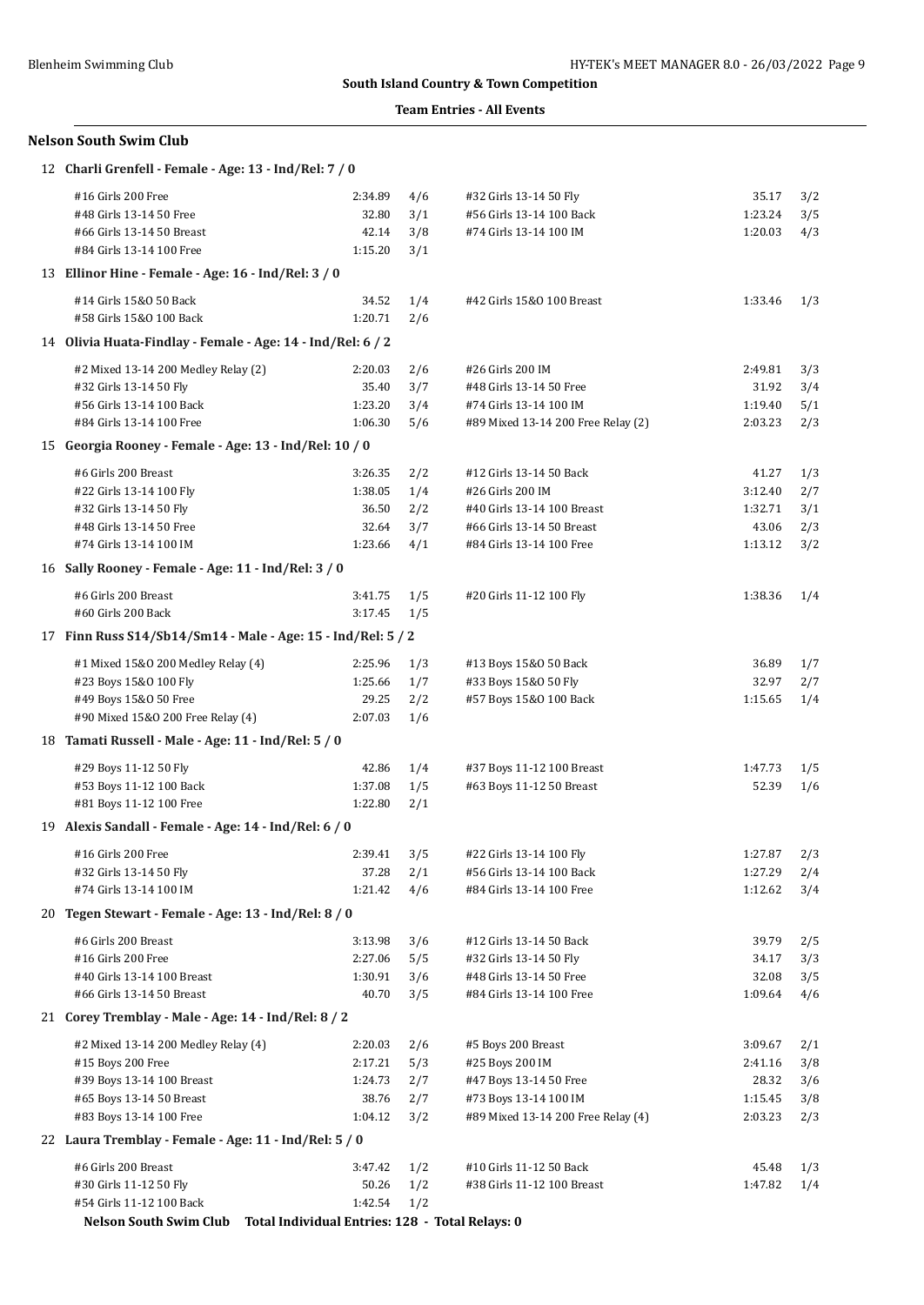### **Team Entries - All Events**

# **North Canterbury Swim Club Inc**

| 1 Ryan Beardsmore - Male - Age: 14 - Ind/Rel: 6 / 2                           |         |     |                                    |         |     |
|-------------------------------------------------------------------------------|---------|-----|------------------------------------|---------|-----|
| #2 Mixed 13-14 200 Medley Relay (3)                                           | 2:12.62 | 2/4 | #11 Boys 13-14 50 Back             | 34.04   | 2/6 |
| #21 Boys 13-14 100 Fly                                                        | 1:20.59 | 2/2 | #47 Boys 13-14 50 Free             | 28.20   | 3/4 |
| #55 Boys 13-14 100 Back                                                       | 1:13.76 | 2/3 | #59 Boys 200 Back                  | 2:52.09 | 2/3 |
| #73 Boys 13-14 100 IM                                                         | 1:13.37 | 3/3 | #89 Mixed 13-14 200 Free Relay (1) | 1:56.79 | 2/4 |
| 2 Jake Cadigan - Male - Age: 14 - Ind/Rel: 7 / 2                              |         |     |                                    |         |     |
| #2 Mixed 13-14 200 Medley Relay (4)                                           | 2:12.62 | 2/4 | #15 Boys 200 Free                  | 2:39.74 | 4/8 |
| #21 Boys 13-14 100 Fly                                                        | 1:31.09 | 1/4 | #31 Boys 13-14 50 Fly              | 33.35   | 2/4 |
| #39 Boys 13-14 100 Breast                                                     | 1:22.50 | 2/3 | #55 Boys 13-14 100 Back            | 1:17.14 | 2/1 |
| #59 Boys 200 Back                                                             | 2:52.83 | 2/6 | #83 Boys 13-14 100 Free            | 1:04.02 | 3/6 |
| #89 Mixed 13-14 200 Free Relay (2)                                            | 1:56.79 | 2/4 |                                    |         |     |
| 3 Finn Chatterton - Male - Age: 13 - Ind/Rel: 6 / 2                           |         |     |                                    |         |     |
| #2 Mixed 13-14 200 Medley Relay (3)                                           | 2:42.77 | 1/4 | #15 Boys 200 Free                  | 2:51.24 | 3/8 |
| #25 Boys 200 IM                                                               | 3:20.54 | 1/5 | #47 Boys 13-14 50 Free             | 35.73   | 1/7 |
| #55 Boys 13-14 100 Back                                                       | 1:34.49 | 1/8 | #73 Boys 13-14 100 IM              | 1:32.88 | 2/2 |
| #83 Boys 13-14 100 Free                                                       | 1:18.46 | 1/5 | #89 Mixed 13-14 200 Free Relay (4) | 2:15.50 | 1/4 |
| 4 Phoebe Chatterton - Female - Age: 14 - Ind/Rel: 2 / 2                       |         |     |                                    |         |     |
| #2 Mixed 13-14 200 Medley Relay (4)                                           | 2:42.77 | 1/4 | #74 Girls 13-14 100 IM             | 1:36.43 | 2/8 |
| #84 Girls 13-14 100 Free                                                      | 1:17.41 | 2/3 | #89 Mixed 13-14 200 Free Relay (2) | 2:15.50 | 1/4 |
| 5 Talisker Dougan - Male - Age: 16 - Ind/Rel: 7 / 0                           |         |     |                                    |         |     |
| #13 Boys 15&0 50 Back                                                         | 34.60   | 1/3 | #15 Boys 200 Free                  | 2:15.42 | 5/4 |
| #33 Boys 15&0 50 Fly                                                          | 31.75   | 2/6 | #41 Boys 15&0 100 Breast           | 1:23.36 | 1/5 |
| #49 Boys 15&0 50 Free                                                         | 28.67   | 2/5 | #75 Boys 15&0 100 IM               | 1:12.12 | 1/5 |
| #85 Boys 15&0 100 Free                                                        | 1:02.43 | 2/5 |                                    |         |     |
| 6 Ariana Ferguson - Female - Age: 14 - Ind/Rel: 4 / 2                         |         |     |                                    |         |     |
| #2 Mixed 13-14 200 Medley Relay (1)                                           | 2:12.62 | 2/4 | #6 Girls 200 Breast                | 3:23.39 | 2/4 |
| #40 Girls 13-14 100 Breast                                                    | 1:30.34 | 3/3 | #74 Girls 13-14 100 IM             | 1:17.81 | 5/2 |
| #84 Girls 13-14 100 Free                                                      | 1:05.94 | 5/5 | #89 Mixed 13-14 200 Free Relay (3) | 1:56.79 | 2/4 |
| 7 Shae Jackson - Female - Age: 14 - Ind/Rel: 6 / 2                            |         |     |                                    |         |     |
|                                                                               |         |     |                                    |         |     |
| #2 Mixed 13-14 200 Medley Relay (1)                                           | 2:42.77 | 1/4 | #12 Girls 13-14 50 Back            | 38.77   | 3/7 |
| #16 Girls 200 Free                                                            | 2:28.84 | 5/3 | #40 Girls 13-14 100 Breast         | 1:38.61 | 2/7 |
| #48 Girls 13-14 50 Free                                                       | 33.27   | 2/3 | #60 Girls 200 Back                 | 2:57.98 | 3/8 |
| #74 Girls 13-14 100 IM                                                        | 1:28.26 | 3/6 | #89 Mixed 13-14 200 Free Relay (1) | 2:15.50 | 1/4 |
| 8 Ruby Marquet - Female - Age: 15 - Ind/Rel: 5 / 0                            |         |     |                                    |         |     |
| #16 Girls 200 Free                                                            | 2:48.10 | 3/8 | #26 Girls 200 IM                   | 3:17.50 | 1/4 |
| #34 Girls 15&0 50 Fly                                                         | 41.46   | 1/3 | #76 Girls 15&0 100 IM              | 1:34.21 | 1/5 |
| #86 Girls 15&0 100 Free                                                       | 1:18.50 | 1/3 |                                    |         |     |
| 9 Sam McAlister - Male - Age: 14 - Ind/Rel: 5 / 2                             |         |     |                                    |         |     |
| #2 Mixed 13-14 200 Medley Relay (2)                                           | 2:12.62 | 2/4 | #15 Boys 200 Free                  | 2:22.10 | 5/8 |
| #25 Boys 200 IM                                                               | 2:42.22 | 2/5 | #47 Boys 13-14 50 Free             | 28.64   | 3/7 |
| #73 Boys 13-14 100 IM                                                         | 1:14.40 | 3/7 | #83 Boys 13-14 100 Free            | 1:02.66 | 3/5 |
| #89 Mixed 13-14 200 Free Relay (4)                                            | 1:56.79 | 2/4 |                                    |         |     |
| 10 James Trimboy - Male - Age: 11 - Ind/Rel: 4 / 2                            |         |     |                                    |         |     |
| #2 Mixed 13-14 200 Medley Relay (2)                                           | 2:42.77 | 1/4 | #15 Boys 200 Free                  | 3:08.38 | 2/7 |
| #45 Boys 11-12 50 Free                                                        | 36.82   | 1/5 | #71 Boys 11-12 100 IM              | 1:41.08 | 1/6 |
| #81 Boys 11-12 100 Free                                                       | 1:21.96 | 2/2 | #89 Mixed 13-14 200 Free Relay (3) | 2:15.50 | 1/4 |
| North Canterbury Swim Club Inc Total Individual Entries: 52 - Total Relays: 0 |         |     |                                    |         |     |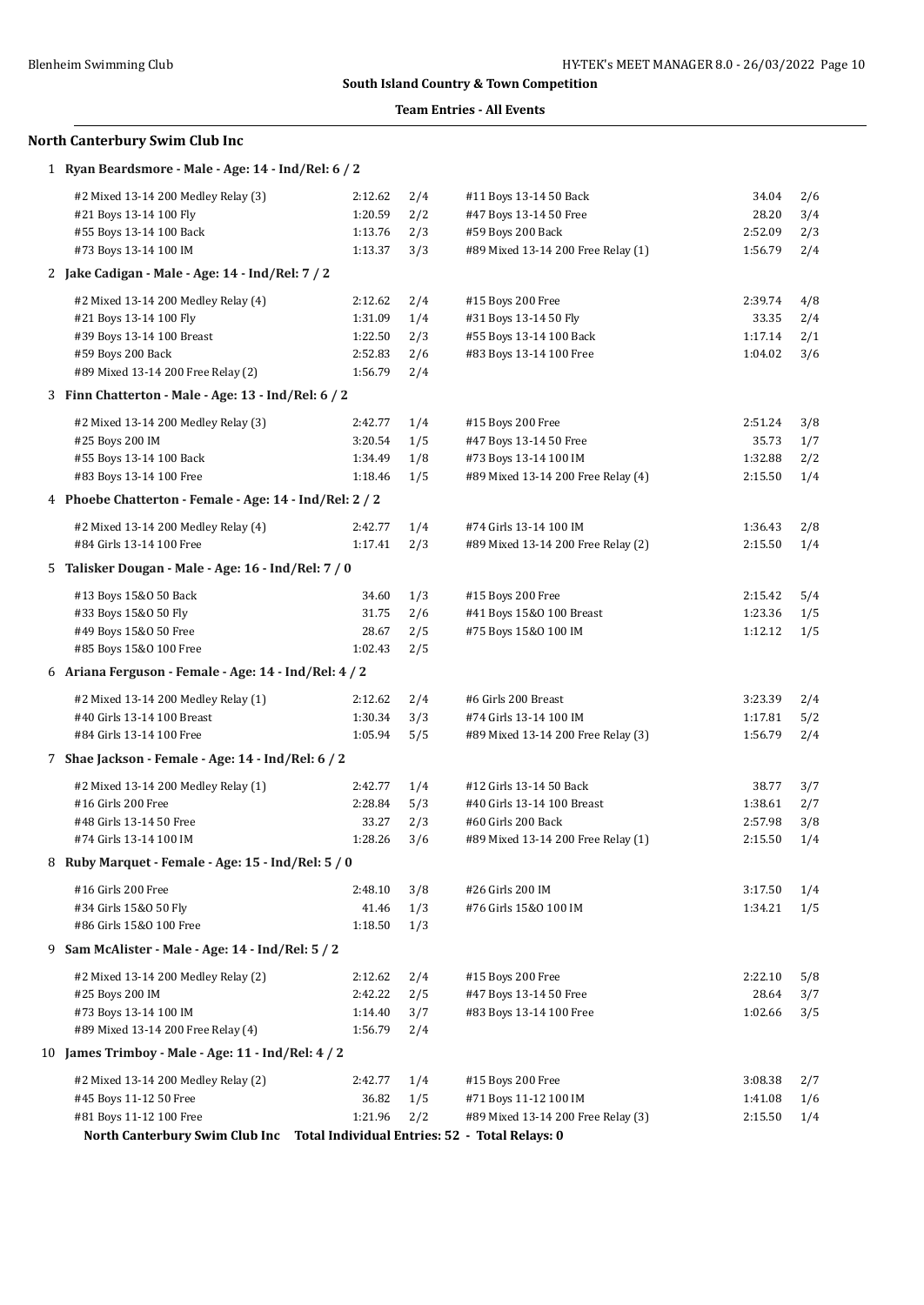### **Team Entries - All Events**

| Qeii Swim Club                                                                           |         |     |                           |         |     |
|------------------------------------------------------------------------------------------|---------|-----|---------------------------|---------|-----|
| 1 Sharnara Butler - Female - Age: 10 - Ind/Rel: 1 / 0                                    |         |     |                           |         |     |
| #8 Girls 10&U 50 Back                                                                    | 47.76   | 1/4 |                           |         |     |
| 2 Pene Smith - Female - Age: $14$ - Ind/Rel: $1/0$                                       |         |     |                           |         |     |
| #84 Girls 13-14 100 Free<br>Qeii Swim Club Total Individual Entries: 2 - Total Relays: 0 | 1:06.62 | 5/2 |                           |         |     |
| <b>Selwyn Swim Club</b>                                                                  |         |     |                           |         |     |
| 1 Toby Benison - Male - Age: 14 - Ind/Rel: 6 / 0                                         |         |     |                           |         |     |
| #5 Boys 200 Breast                                                                       | 3:35.99 | 1/3 | #15 Boys 200 Free         | 2:38.44 | 4/1 |
| #25 Boys 200 IM                                                                          | 2:53.88 | 2/2 | #39 Boys 13-14 100 Breast | 1:42.35 | 1/6 |
| #65 Boys 13-14 50 Breast                                                                 | 46.39   | 1/2 | #73 Boys 13-14 100 IM     | 1:42.38 | 1/3 |
| 2 Harrison Bentley - Male - Age: 15 - Ind/Rel: 7 / 0                                     |         |     |                           |         |     |
| #5 Boys 200 Breast                                                                       | 3:13.64 | 2/8 | #23 Boys 15&0 100 Fly     | 1:23.38 | 1/2 |
| #33 Boys 15&0 50 Fly                                                                     | 34.52   | 1/5 | #49 Boys 15&0 50 Free     | 30.25   | 2/7 |
| #67 Boys 15&0 50 Breast                                                                  | 40.53   | 1/5 | #75 Boys 15&0 100 IM      | 1:14.76 | 1/3 |
| #85 Boys 15&0 100 Free                                                                   | 1:09.67 | 1/4 |                           |         |     |
| Taylan Endicott-Davies - Male - Age: 12 - Ind/Rel: 5 / 0<br>3                            |         |     |                           |         |     |
| #15 Boys 200 Free                                                                        | 2:57.64 | 2/4 | #29 Boys 11-12 50 Fly     | 46.25   | 1/6 |
| #37 Boys 11-12 100 Breast                                                                | 1:46.80 | 1/4 | #59 Boys 200 Back         | 3:21.09 | 1/5 |
| #81 Boys 11-12 100 Free                                                                  | 1:22.45 | 2/7 |                           |         |     |
| 4 Kyle Endicott-Davies S10/ - Male - Age: 10 - Ind/Rel: 6 / 0                            |         |     |                           |         |     |
| #7 Boys 10&U 50 Back                                                                     | 54.34   | 1/4 | #15 Boys 200 Free         | 3:42.66 | 1/3 |
| #43 Boys 10&U 50 Free                                                                    | 43.83   | 1/4 | #51 Boys 10&U 100 Back    | 1:51.28 | 1/4 |
| #61 Boys 10&U 50 Breast                                                                  | 1:06.62 | 1/4 | #79 Boys 10&U 100 Free    | 1:44.02 | 1/4 |
| 5 Kelicia Purcell - Female - Age: 9 - Ind/Rel: 4 / 0                                     |         |     |                           |         |     |
| #8 Girls 10&U 50 Back                                                                    | 50.73   | 1/3 | #52 Girls 10&U 100 Back   | 1:48.80 | 1/4 |
| #62 Girls 10&U 50 Breast                                                                 | 56.88   | 1/4 | #80 Girls 10&U 100 Free   | 1:37.00 | 1/4 |

**Selwyn Swim Club Total Individual Entries: 28 - Total Relays: 0**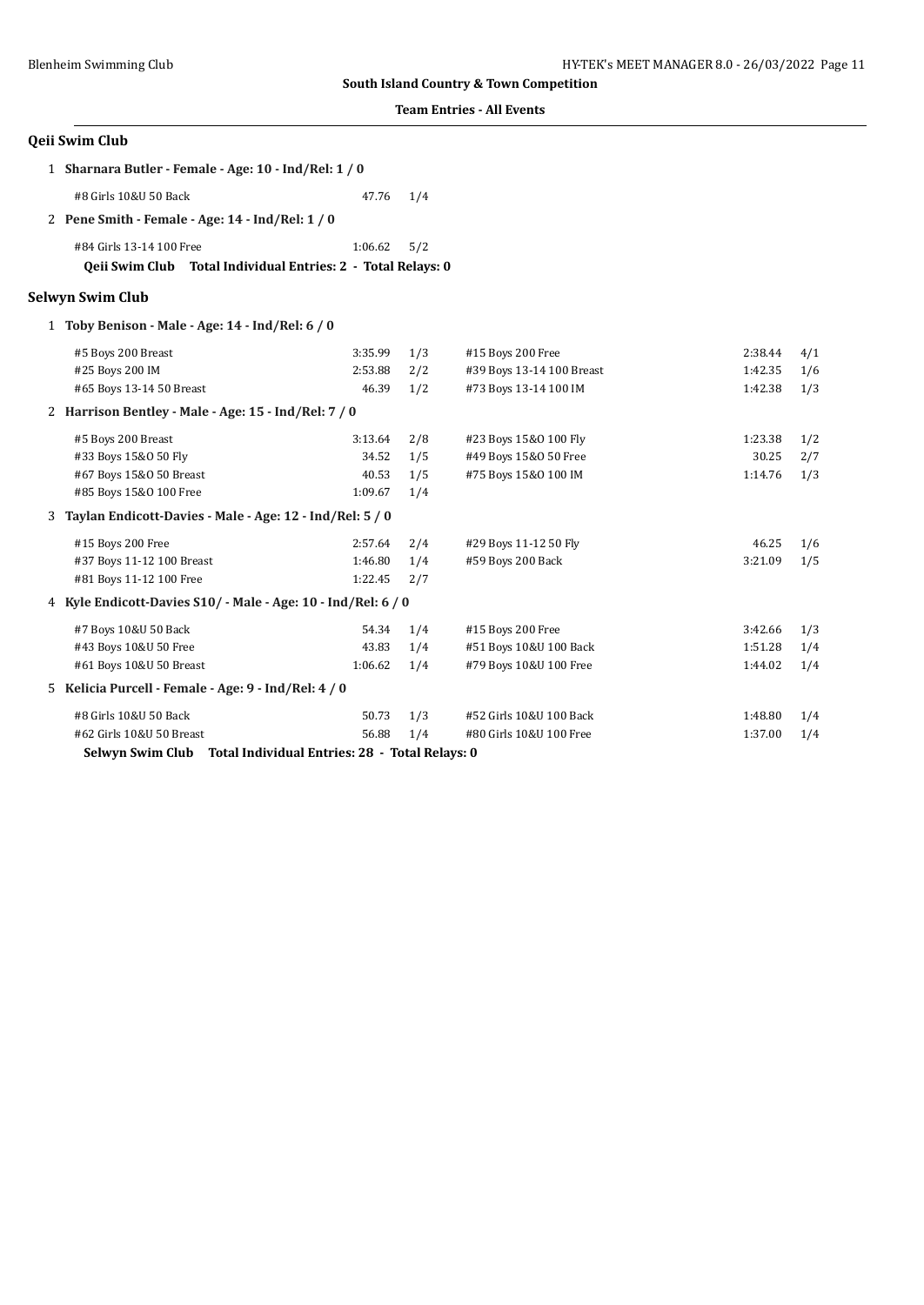### **Team Entries - All Events**

#### **Swim Timaru**

| 1 Hannah Boorer-Lilley - Female - Age: 13 - Ind/Rel: 8 / 0 |         |     |                            |         |     |  |  |  |
|------------------------------------------------------------|---------|-----|----------------------------|---------|-----|--|--|--|
| #12 Girls 13-14 50 Back                                    | 42.20   | 1/2 | #16 Girls 200 Free         | 2:45.05 | 3/2 |  |  |  |
| #32 Girls 13-14 50 Fly                                     | 41.42   | 1/6 | #40 Girls 13-14 100 Breast | 1:42.57 | 1/4 |  |  |  |
| #56 Girls 13-14 100 Back                                   | 1:28.18 | 2/3 | #60 Girls 200 Back         | 3:09.26 | 1/4 |  |  |  |
| #74 Girls 13-14 100 IM                                     | 1:28.86 | 3/1 | #84 Girls 13-14 100 Free   | 1:17.94 | 2/6 |  |  |  |
| 2 Isaac Boorer-Lilley - Male - Age: 12 - Ind/Rel: 5 / 0    |         |     |                            |         |     |  |  |  |
| #15 Boys 200 Free                                          | 3:05.07 | 2/2 | #25 Boys 200 IM            | 3:50.74 | 1/2 |  |  |  |
| #45 Boys 11-12 50 Free                                     | 36.54   | 1/4 | #71 Boys 11-12 100 IM      | 1:42.55 | 1/7 |  |  |  |
| #81 Boys 11-12 100 Free                                    | 1:26.39 | 1/4 |                            |         |     |  |  |  |
| 3 Lachlan Crawford - Male - Age: 14 - Ind/Rel: 7 / 0       |         |     |                            |         |     |  |  |  |
| #5 Boys 200 Breast                                         | 3:06.36 | 2/6 | #15 Boys 200 Free          | 2:32.95 | 4/6 |  |  |  |
| #39 Boys 13-14 100 Breast                                  | 1:26.42 | 2/1 | #55 Boys 13-14 100 Back    | 1:16.39 | 2/2 |  |  |  |
| #59 Boys 200 Back                                          | 2:47.85 | 2/5 | #65 Boys 13-14 50 Breast   | 38.02   | 2/5 |  |  |  |
| #77 Boys 200 Fly                                           | 2:41.00 | 1/4 |                            |         |     |  |  |  |
| 4 Charli McKenzie - Female - Age: 13 - Ind/Rel: 7 / 0      |         |     |                            |         |     |  |  |  |
| #6 Girls 200 Breast                                        | 3:29.77 | 2/1 | #12 Girls 13-14 50 Back    | 39.20   | 3/1 |  |  |  |
| #22 Girls 13-14 100 Fly                                    | 1:41.87 | 1/3 | #40 Girls 13-14 100 Breast | 1:37.25 | 2/6 |  |  |  |
| #56 Girls 13-14 100 Back                                   | 1:23.58 | 3/6 | #60 Girls 200 Back         | 2:58.15 | 2/4 |  |  |  |
| #74 Girls 13-14 100 IM                                     | 1:28.41 | 3/7 |                            |         |     |  |  |  |
| 5 Esme Tombs - Female - Age: 11 - Ind/Rel: 6 / 0           |         |     |                            |         |     |  |  |  |
| #10 Girls 11-12 50 Back                                    | 43.86   | 1/4 | #30 Girls 11-12 50 Fly     | 46.44   | 1/5 |  |  |  |
| #46 Girls 11-12 50 Free                                    | 39.71   | 2/7 | #54 Girls 11-12 100 Back   | 1:38.27 | 1/5 |  |  |  |
| #72 Girls 11-12 100 IM                                     | 1:46.32 | 1/2 | #82 Girls 11-12 100 Free   | 1:22.64 | 1/4 |  |  |  |
| Swim Timaru Total Individual Entries: 33 - Total Relays: 0 |         |     |                            |         |     |  |  |  |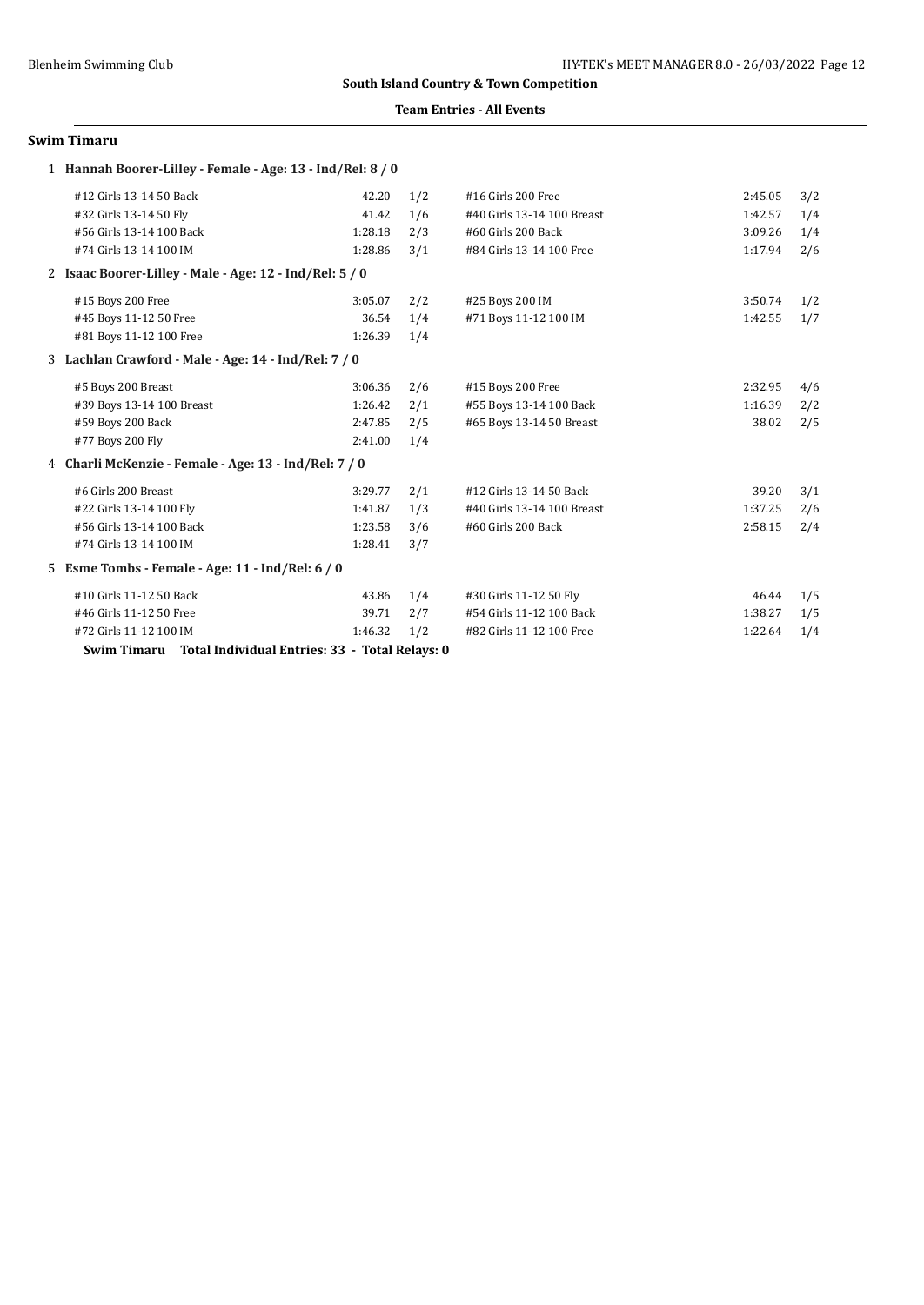### **Team Entries - All Events**

# **Tasman Swim Club**

| 1 Samara Adams - Female - Age: 14 - Ind/Rel: 6 / 1     |                  |            |                                    |                 |     |
|--------------------------------------------------------|------------------|------------|------------------------------------|-----------------|-----|
| #32 Girls 13-14 50 Fly                                 | 42.47            | 1/2        | #40 Girls 13-14 100 Breast         | 1:40.85         | 2/8 |
| #48 Girls 13-14 50 Free                                | 36.30            | 1/2        | #66 Girls 13-14 50 Breast          | 45.94           | 1/4 |
| #74 Girls 13-14 100 IM                                 | 1:30.65          | 2/3        | #84 Girls 13-14 100 Free           | 1:20.10         | 2/8 |
| #89 Mixed 13-14 200 Free Relay (3)                     | 2:14.79          | 2/1        |                                    |                 |     |
| 2 Saffron Berriman - Female - Age: 15 - Ind/Rel: 7 / 2 |                  |            |                                    |                 |     |
| #1 Mixed 15&0 200 Medley Relay (4)                     | 2:19.73          | 1/5        | #16 Girls 200 Free                 | 2:38.01         | 4/7 |
| #26 Girls 200 IM                                       | 3:19.46          | 1/5        | #50 Girls 15&0 50 Free             | 33.38           | 1/3 |
| #58 Girls 15&0 100 Back                                | 1:24.41          | 2/2        | #60 Girls 200 Back                 | 2:58.40         | 2/5 |
| #76 Girls 15&0 100 IM                                  | 1:30.05          | 2/1        | #86 Girls 15&0 100 Free            | 1:11.92         | 1/4 |
| #90 Mixed 15&0 200 Free Relay (2)                      | 2:04.45          | 1/3        |                                    |                 |     |
| 3 Katie Edwards - Female - Age: 16 - Ind/Rel: 5 / 1    |                  |            |                                    |                 |     |
| #1 Mixed 15&0 200 Medley Relay (3)                     | 2:19.73          | 1/5        | #14 Girls 15&0 50 Back             | 36.18           | 1/3 |
| #24 Girls 15&0 100 Fly                                 | 1:33.74          | 1/3        | #34 Girls 15&0 50 Fly              | 36.38           | 2/1 |
| #50 Girls 15&0 50 Free                                 | 31.36            | 2/7        | #58 Girls 15&0 100 Back            | 1:20.11         | 2/3 |
| 4 Lono Kalani - Male - Age: 13 - Ind/Rel: 6 / 1        |                  |            |                                    |                 |     |
| #2 Mixed 13-14 200 Medley Relay (1)                    | 2:19.98          | 2/3        | #5 Boys 200 Breast                 | 3:02.36         | 2/5 |
| #21 Boys 13-14 100 Fly                                 | 1:29.17          | 2/1        | #25 Boys 200 IM                    | 2:39.26         | 3/6 |
| #31 Boys 13-14 50 Fly                                  | 33.44            | 2/5        | #39 Boys 13-14 100 Breast          | 1:24.51         | 2/2 |
| #47 Boys 13-14 50 Free                                 | 28.25            | 3/5        |                                    |                 |     |
| 5 Marcell Kepess - Male - Age: 13 - Ind/Rel: 6 / 1     |                  |            |                                    |                 |     |
| #2 Mixed 13-14 200 Medley Relay (4)                    | 2:19.98          | 2/3        | #11 Boys 13-14 50 Back             | 37.86           | 2/8 |
| #15 Boys 200 Free                                      | 2:29.82          | 4/3        | #21 Boys 13-14 100 Fly             | 1:22.45         | 2/7 |
| #31 Boys 13-14 50 Fly                                  | 37.52            | 2/7        | #47 Boys 13-14 50 Free             | 32.31           | 2/8 |
| #55 Boys 13-14 100 Back                                | 1:20.71          | 1/4        |                                    |                 |     |
| 6 Mya Ketel - Female - Age: 15 - Ind/Rel: 7 / 2        |                  |            |                                    |                 |     |
| #1 Mixed 15&0 200 Medley Relay (2)                     | 2:19.73          | 1/5        | #14 Girls 15&0 50 Back             | 34.68           | 1/5 |
| #16 Girls 200 Free                                     | 2:26.31          | 5/4        | #34 Girls 15&0 50 Fly              | 36.35           | 2/7 |
| #50 Girls 15&0 50 Free                                 | 30.36            | 2/3        | #58 Girls 15&0 100 Back            | 1:17.11         | 2/4 |
| #60 Girls 200 Back                                     | 2:54.36          | 3/2        | #86 Girls 15&0 100 Free            | 1:06.99         | 2/3 |
| #90 Mixed 15&0 200 Free Relay (1)                      | 2:04.45          | 1/3        |                                    |                 |     |
| 7 Ava Lausen - Female - Age: 12 - Ind/Rel: 4 / 0       |                  |            |                                    |                 |     |
| #30 Girls 11-12 50 Fly                                 | 47.05            | 1/3        | #46 Girls 11-12 50 Free            | 39.98           | 1/4 |
| #64 Girls 11-12 50 Breast                              | 51.47 1/6        |            | #82 Girls 11-12 100 Free           | $1:29.11$ $1/6$ |     |
| 8 Keshia Linyard - Female - Age: 13 - Ind/Rel: 10 / 2  |                  |            |                                    |                 |     |
| #2 Mixed 13-14 200 Medley Relay (2)                    | 2:19.98          | 2/3        | #6 Girls 200 Breast                | 3:10.86         | 3/4 |
| #12 Girls 13-14 50 Back                                | 37.87            | 3/5        | #16 Girls 200 Free                 | 2:39.80         | 3/3 |
| #26 Girls 200 IM                                       | 3:00.02          | 3/7        | #40 Girls 13-14 100 Breast         | 1:28.38         | 3/4 |
| #56 Girls 13-14 100 Back                               | 1:20.44          | 4/6        | #60 Girls 200 Back                 | 2:52.86         | 3/6 |
| #66 Girls 13-14 50 Breast                              | 40.81            | 3/6        | #74 Girls 13-14 100 IM             | 1:32.01         | 2/6 |
| #84 Girls 13-14 100 Free                               | 1:13.75          | 3/7        | #89 Mixed 13-14 200 Free Relay (1) | 2:14.79         | 2/1 |
| 9 Nia Linyard - Female - Age: 11 - Ind/Rel: 5 / 1      |                  |            |                                    |                 |     |
| #10 Girls 11-12 50 Back                                | 45.56            | 1/6        | #16 Girls 200 Free                 | 2:55.06         | 2/7 |
| #46 Girls 11-12 50 Free                                | 38.53            | 2/6        | #54 Girls 11-12 100 Back           | 1:36.81         | 1/4 |
| #82 Girls 11-12 100 Free                               | 1:27.65          | 1/3        | #89 Mixed 13-14 200 Free Relay (2) | 2:14.79         | 2/1 |
| 10 Bridget Munro - Female - Age: 15 - Ind/Rel: 6 / 2   |                  |            |                                    |                 |     |
| #1 Mixed 15&0 200 Medley Relay (1)                     | 2:19.73          | 1/5        | #16 Girls 200 Free                 | 2:32.72         | 5/8 |
| #24 Girls 15&0 100 Fly                                 | 1:24.16          | 1/5        | #34 Girls 15&0 50 Fly              | 34.37           | 2/3 |
| #50 Girls 15&0 50 Free<br>#86 Girls 15&0 100 Free      | 31.40<br>1:09.23 | 2/1<br>2/2 | #60 Girls 200 Back                 | 2:42.04         | 3/4 |
|                                                        |                  |            | #90 Mixed 15&0 200 Free Relay (3)  | 2:04.45         | 1/3 |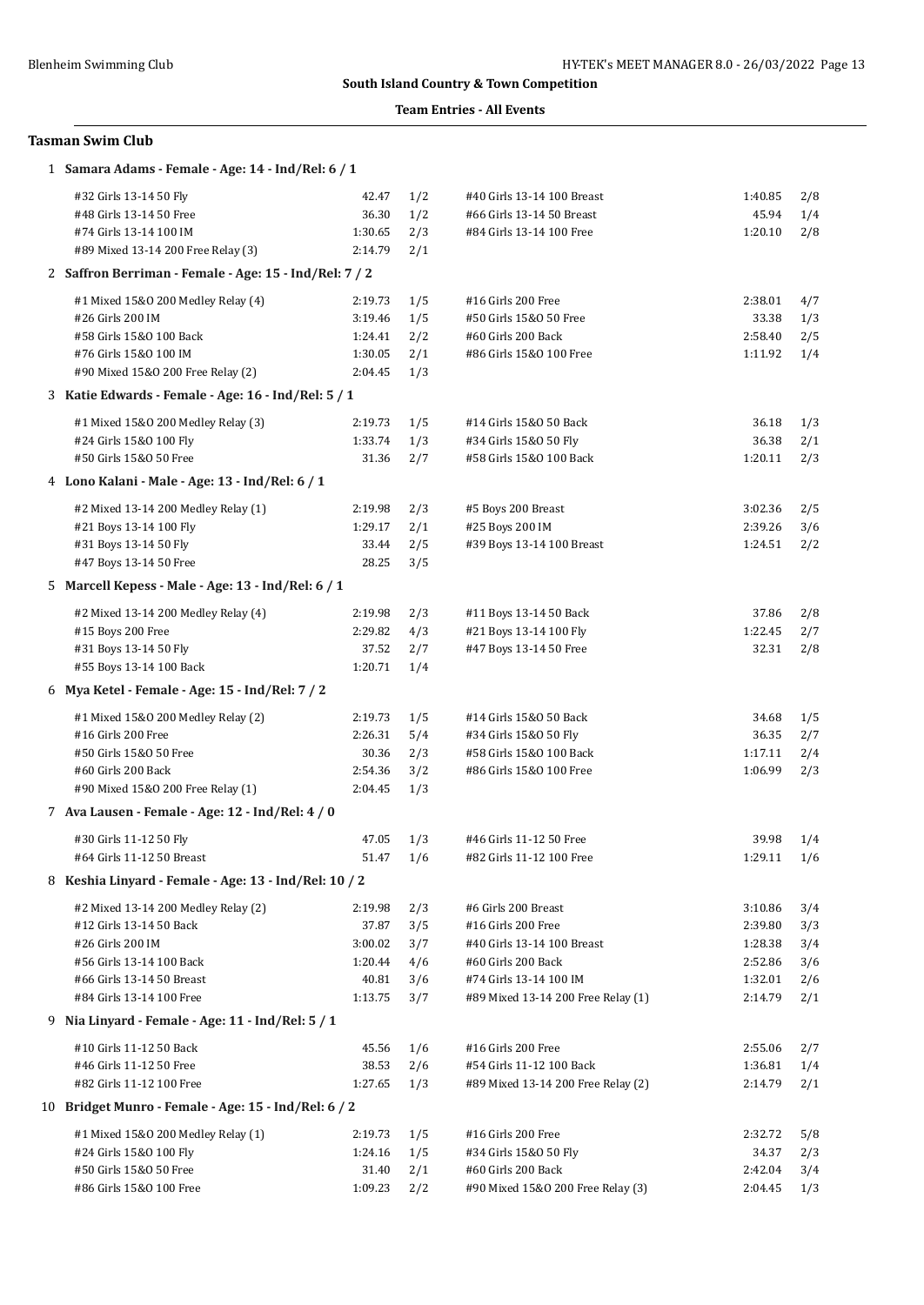### **Team Entries - All Events**

# **Tasman Swim Club**

| 11 Merle Schulze-Steinen - Female - Age: 14 - Ind/Rel: 6 / 2        |         |     |                                    |         |     |
|---------------------------------------------------------------------|---------|-----|------------------------------------|---------|-----|
| #2 Mixed 13-14 200 Medley Relay (3)                                 | 2:19.98 | 2/3 | #6 Girls 200 Breast                | 3:26.97 | 2/7 |
| #22 Girls 13-14 100 Fly                                             | 1:31.48 | 2/6 | #32 Girls 13-14 50 Fly             | 36.49   | 2/6 |
| #56 Girls 13-14 100 Back                                            | 1:34.46 | 1/3 | #66 Girls 13-14 50 Breast          | 43.56   | 2/2 |
| #74 Girls 13-14 100 IM                                              | 1:25.32 | 3/4 | #89 Mixed 13-14 200 Free Relay (4) | 2:14.79 | 2/1 |
| 12 Madeline Seymour - Female - Age: 13 - Ind/Rel: 2 / 1             |         |     |                                    |         |     |
| #60 Girls 200 Back                                                  | 2:42.23 | 3/5 | #84 Girls 13-14 100 Free           | 1:07.15 | 5/8 |
| #90 Mixed 15&0 200 Free Relay (4)                                   | 2:04.45 | 1/3 |                                    |         |     |
| Tasman Swim Club Total Individual Entries: 70 - Total Relays: 0     |         |     |                                    |         |     |
| <b>Temuka Swimming Club</b>                                         |         |     |                                    |         |     |
| 1 Rebecca Boon - Female - Age: 14 - Ind/Rel: 8 / 2                  |         |     |                                    |         |     |
| #2 Mixed 13-14 200 Medley Relay (2)                                 | NT      | 1/3 | #12 Girls 13-14 50 Back            | 40.33   | 2/7 |
| #16 Girls 200 Free                                                  | 3:05.13 | 2/8 | #40 Girls 13-14 100 Breast         | 1:44.51 | 1/3 |
| #48 Girls 13-14 50 Free                                             | 34.38   | 1/4 | #56 Girls 13-14 100 Back           | 1:28.84 | 2/6 |
| #66 Girls 13-14 50 Breast                                           | 45.80   | 2/8 | #74 Girls 13-14 100 IM             | 1:32.59 | 2/2 |
| #84 Girls 13-14 100 Free                                            | 1:22.08 | 1/3 | #89 Mixed 13-14 200 Free Relay (2) | 2:18.44 | 1/5 |
| 2 Jack Boorer-Lilley - Male - Age: 15 - Ind/Rel: 4 / 2              |         |     |                                    |         |     |
| #1 Mixed 15&0 200 Medley Relay (3)                                  | 2:09.28 | 1/4 | #23 Boys 15&0 100 Fly              | 1:15.85 | 1/5 |
| #33 Boys 15&0 50 Fly                                                | 30.68   | 2/4 | #41 Boys 15&0 100 Breast           | 1:20.58 | 1/4 |
| #67 Boys 15&0 50 Breast                                             | 36.80   | 1/4 | #90 Mixed 15&0 200 Free Relay (4)  | 1:56.23 | 1/4 |
| 3 Daniel Heffernan - Male - Age: 11 - Ind/Rel: 6 / 2                |         |     |                                    |         |     |
| #2 Mixed 13-14 200 Medley Relay (4)                                 | NT      | 1/3 | #9 Boys 11-12 50 Back              | 48.19   | 1/6 |
| #15 Boys 200 Free                                                   | 3:04.94 | 2/3 | #45 Boys 11-12 50 Free             | 36.88   | 1/3 |
| #53 Boys 11-12 100 Back                                             | 1:36.71 | 1/4 | #71 Boys 11-12 100 IM              | 1:50.68 | 1/8 |
| #81 Boys 11-12 100 Free                                             | 1:20.48 | 2/5 | #89 Mixed 13-14 200 Free Relay (4) | 2:18.44 | 1/5 |
| 4 Hannah Heffernan - Female - Age: 14 - Ind/Rel: 9 / 2              |         |     |                                    |         |     |
| #1 Mixed 15&0 200 Medley Relay (1)                                  | 2:09.28 | 1/4 | #12 Girls 13-14 50 Back            | 35.70   | 4/5 |
| #16 Girls 200 Free                                                  | 2:45.29 | 3/7 | #22 Girls 13-14 100 Fly            | 1:35.28 | 2/2 |
| #26 Girls 200 IM                                                    | 2:58.84 | 3/2 | #48 Girls 13-14 50 Free            | 32.54   | 3/6 |
| #56 Girls 13-14 100 Back                                            | 1:20.68 | 4/7 | #60 Girls 200 Back                 | 3:00.94 | 2/6 |
| #66 Girls 13-14 50 Breast                                           | 46.86   | 1/3 | #84 Girls 13-14 100 Free           | 1:13.00 | 3/6 |
| #90 Mixed 15&0 200 Free Relay (2)                                   | 1:56.23 | 1/4 |                                    |         |     |
| 5 Alexis Miller - Female - Age: 14 - Ind/Rel: 3 / 2                 |         |     |                                    |         |     |
| #2 Mixed 13-14 200 Medley Relay (3)                                 | NT      | 1/3 | #32 Girls 13-14 50 Fly             | 45.15   | 1/8 |
| #74 Girls 13-14 100 IM                                              | 1:39.02 | 1/3 | #84 Girls 13-14 100 Free           | 1:26.30 | 1/2 |
| #89 Mixed 13-14 200 Free Relay (3)                                  | 2:18.44 | 1/5 |                                    |         |     |
| 6 Bruno Resende - Male - Age: 12 - Ind/Rel: 5 / 2                   |         |     |                                    |         |     |
| #2 Mixed 13-14 200 Medley Relay (1)                                 | NT      | 1/3 | #9 Boys 11-12 50 Back              | 43.63   | 1/4 |
| #15 Boys 200 Free                                                   | 3:10.76 | 1/4 | #53 Boys 11-12 100 Back            | 1:38.80 | 1/6 |
| #71 Boys 11-12 100 IM                                               | 1:42.23 | 1/2 | #81 Boys 11-12 100 Free            | 1:24.22 | 2/8 |
| #89 Mixed 13-14 200 Free Relay (1)                                  | 2:18.44 | 1/5 |                                    |         |     |
| 7 Jaeger Sims - Male - Age: 13 - Ind/Rel: 2 / 2                     |         |     |                                    |         |     |
| #1 Mixed 15&0 200 Medley Relay (4)                                  | 2:09.28 | 1/4 | #47 Boys 13-14 50 Free             | 31.29   | 2/7 |
| #83 Boys 13-14 100 Free                                             | 1:21.13 | 1/6 | #90 Mixed 15&0 200 Free Relay (3)  | 1:56.23 | 1/4 |
| 8 Vardan Sims - Male - Age: 15 - Ind/Rel: 7 / 2                     |         |     |                                    |         |     |
| #1 Mixed 15&0 200 Medley Relay (2)                                  | 2:09.28 | 1/4 | #13 Boys 15&0 50 Back              | 33.15   | 1/5 |
| #15 Boys 200 Free                                                   | 2:19.25 | 5/2 | #25 Boys 200 IM                    | 2:37.01 | 3/5 |
| #57 Boys 15&0 100 Back                                              | 1:17.48 | 1/5 | #59 Boys 200 Back                  | 2:40.37 | 2/4 |
| #75 Boys 15&0 100 IM                                                | 1:11.44 | 1/4 | #85 Boys 15&0 100 Free             | 1:00.29 | 2/4 |
| #90 Mixed 15&0 200 Free Relay (1)                                   | 1:56.23 | 1/4 |                                    |         |     |
| Temuka Swimming Club Total Individual Entries: 44 - Total Relays: 0 |         |     |                                    |         |     |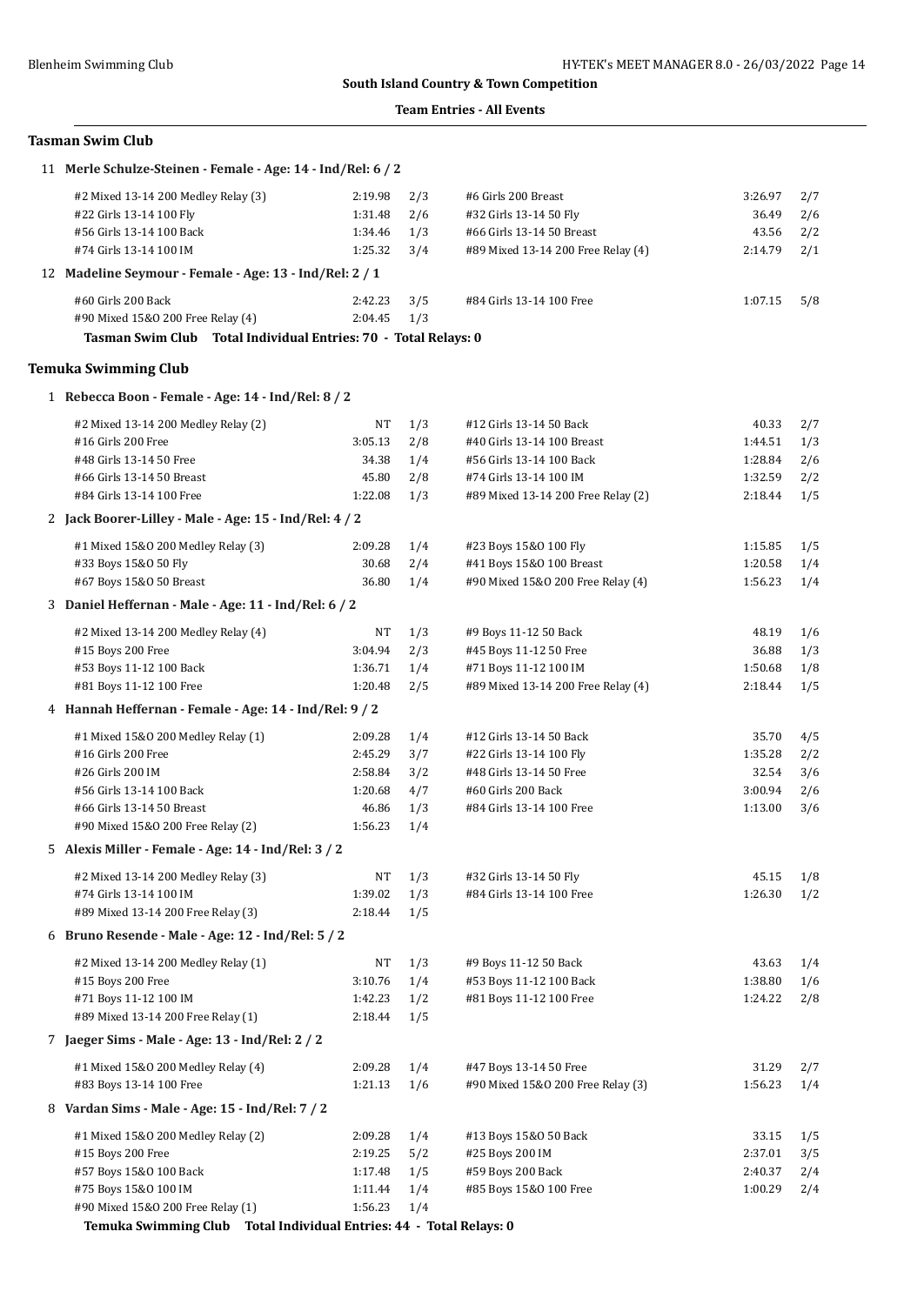### **Team Entries - All Events**

# **Vikings Swim Club Inc**

| 1 Ashley Brown - Female - Age: 11 - Ind/Rel: 6 / 0    |         |     |                         |         |     |
|-------------------------------------------------------|---------|-----|-------------------------|---------|-----|
| #10 Girls 11-12 50 Back                               | 47.27   | 1/1 | $#16$ Girls 200 Free    | 3:08.82 | 1/5 |
| #38 Girls 11-12 100 Breast                            | 1:52.60 | 1/2 | #46 Girls 11-12 50 Free | 39.30   | 2/2 |
| #64 Girls 11-12 50 Breast                             | 51.03   | 1/3 | #72 Girls 11-12 100 IM  | 1:40.24 | 1/4 |
| 2 Kaleb Brown - Male - Age: 14 - Ind/Rel: 6 / 0       |         |     |                         |         |     |
| #5 Boys 200 Breast                                    | 3:26.12 | 1/5 | #11 Boys 13-14 50 Back  | 39.96   | 1/5 |
| #47 Boys 13-14 50 Free                                | 35.14   | 1/2 | #55 Boys 13-14 100 Back | 1:25.36 | 1/1 |
| #59 Boys 200 Back                                     | 3:03.82 | 2/7 | #83 Boys 13-14 100 Free | 1:17.23 | 1/4 |
| 3 Matilda Knowler - Female - Age: 13 - Ind/Rel: 7 / 0 |         |     |                         |         |     |
| #12 Girls 13-14 50 Back                               | 40.19   | 2/2 | #16 Girls 200 Free      | 2:55.54 | 2/1 |
| #32 Girls 13-14 50 Fly                                | 43.31   | 1/1 | #48 Girls 13-14 50 Free | 35.38   | 1/6 |
| #56 Girls 13-14 100 Back                              | 1:29.25 | 2/2 | #74 Girls 13-14 100 IM  | 1:33.31 | 2/1 |
| #84 Girls 13-14 100 Free                              | 1:18.38 | 2/7 |                         |         |     |

**Vikings Swim Club Inc Total Individual Entries: 19 - Total Relays: 0**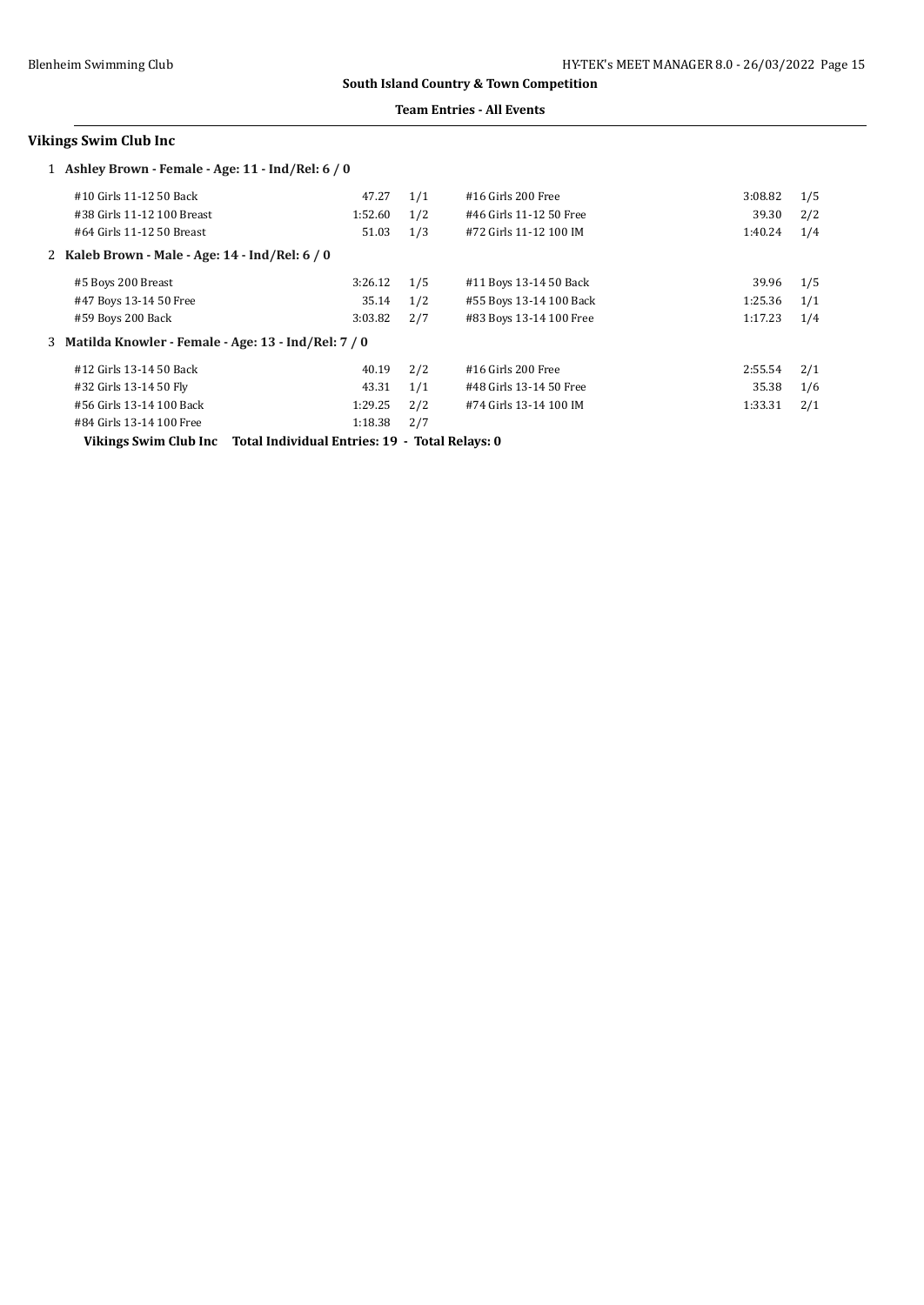### **Team Entries - All Events**

# **Waimea Swim Club**

|    | 1 Ella Clements - Female - Age: 12 - Ind/Rel: 5 / 0      |                    |            |                                                             |                    |            |
|----|----------------------------------------------------------|--------------------|------------|-------------------------------------------------------------|--------------------|------------|
|    | #6 Girls 200 Breast                                      | 3:43.50            | 1/3        | #10 Girls 11-12 50 Back                                     | 45.47              | 1/5        |
|    | #16 Girls 200 Free<br>#46 Girls 11-12 50 Free            | 3:10.18<br>38.10   | 1/3<br>2/5 | #30 Girls 11-12 50 Fly                                      | 44.54              | 1/4        |
|    | 2 Emma Fraser - Female - Age: 13 - Ind/Rel: 5 / 0        |                    |            |                                                             |                    |            |
|    | #12 Girls 13-14 50 Back                                  | 40.16              | 2/6        | #32 Girls 13-14 50 Fly                                      | 38.26              | 1/4        |
|    | #48 Girls 13-14 50 Free                                  | 34.76              | 1/3        | #66 Girls 13-14 50 Breast                                   | 48.25              | 1/1        |
|    | #84 Girls 13-14 100 Free                                 | 1:19.31            | 2/1        |                                                             |                    |            |
|    | 3 Charlie Hughes - Male - Age: 11 - Ind/Rel: 4 / 0       |                    |            |                                                             |                    |            |
|    | #29 Boys 11-12 50 Fly                                    | 47.61              | 1/2        | #45 Boys 11-12 50 Free                                      | 38.70              | 1/7        |
|    | #71 Boys 11-12 100 IM                                    | 1:46.24            | 1/1        | #81 Boys 11-12 100 Free                                     | 1:31.07            | 1/3        |
|    | 4 Jade Hughes - Female - Age: 14 - Ind/Rel: 8 / 2        |                    |            |                                                             |                    |            |
|    | #2 Mixed 13-14 200 Medley Relay (3)                      | 2:38.36            | 2/7        | #12 Girls 13-14 50 Back                                     | 36.34              | 4/6        |
|    | #16 Girls 200 Free                                       | 2:32.70            | 5/1        | #26 Girls 200 IM                                            | 2:49.48            | 3/5        |
|    | #48 Girls 13-14 50 Free<br>#66 Girls 13-14 50 Breast     | 31.60<br>42.30     | 4/8<br>2/4 | #56 Girls 13-14 100 Back<br>#74 Girls 13-14 100 IM          | 1:22.30<br>1:16.96 | 4/8<br>5/6 |
|    | #78 Girls 200 Fly                                        | 3:01.95            | 1/4        | #89 Mixed 13-14 200 Free Relay (2)                          | 2:07.96            | 2/6        |
|    | 5 Hollie McKay - Female - Age: 17 - Ind/Rel: 3 / 2       |                    |            |                                                             |                    |            |
|    | #1 Mixed 15&0 200 Medley Relay (2)                       | 2:28.71            | 1/6        | #34 Girls 15&0 50 Fly                                       | 34.41              | 2/6        |
|    | #50 Girls 15&0 50 Free                                   | 30.22              | 2/4        | #68 Girls 15&0 50 Breast                                    | 40.92              | 1/5        |
|    | #90 Mixed 15&0 200 Free Relay (2)                        | 2:38.01            | 1/2        |                                                             |                    |            |
|    | 6 Keita McKay - Female - Age: 15 - Ind/Rel: 6 / 0        |                    |            |                                                             |                    |            |
|    | #6 Girls 200 Breast                                      | 3:23.42            | 2/5        | #34 Girls 15&0 50 Fly                                       | 41.11              | 1/5        |
|    | #42 Girls 15&0 100 Breast                                | 1:31.04            | 1/5        | #58 Girls 15&0 100 Back                                     | 1:27.11            | 1/4        |
|    | #68 Girls 15&0 50 Breast                                 | 43.58              | 1/6        | #76 Girls 15&0 100 IM                                       | 1:23.25            | 2/6        |
|    | 7 Amy Oliver - Female - Age: 15 - Ind/Rel: 7 / 2         |                    |            |                                                             |                    |            |
|    | #1 Mixed 15&0 200 Medley Relay (3)                       | 2:28.71            | 1/6        | #14 Girls 15&0 50 Back                                      | 38.18              | 1/2        |
|    | #16 Girls 200 Free                                       | 2:30.99            | 5/7        | #34 Girls 15&0 50 Fly                                       | 32.69              | 2/4        |
|    | #50 Girls 15&0 50 Free<br>#76 Girls 15&0 100 IM          | 30.51              | 2/2        | #68 Girls 15&0 50 Breast                                    | 42.57              | 1/3        |
|    | #90 Mixed 15&0 200 Free Relay (1)                        | 1:18.51<br>2:38.01 | 2/4<br>1/2 | #86 Girls 15&0 100 Free                                     | 1:05.90            | 2/4        |
|    | 8 Holly Oliver - Female - Age: 14 - Ind/Rel: 7 / 2       |                    |            |                                                             |                    |            |
|    | #2 Mixed 13-14 200 Medley Relay (2)                      | $3:12.36$ $1/5$    |            | #6 Girls 200 Breast                                         | 3:40.15            | 1/4        |
|    | #16 Girls 200 Free                                       | 2:52.07            | 2/3        | #40 Girls 13-14 100 Breast                                  | 1:44.06            | 1/5        |
|    | #48 Girls 13-14 50 Free                                  | 34.51              | 1/5        | #66 Girls 13-14 50 Breast                                   | 48.81              | 1/8        |
|    | #74 Girls 13-14 100 IM                                   | 1:36.71            | 1/4        | #84 Girls 13-14 100 Free                                    | 1:20.59            | 1/4        |
|    | #89 Mixed 13-14 200 Free Relay (2)                       | 2:30.66            | 1/3        |                                                             |                    |            |
| 9. | Jaxon Palmer-Bensemann - Male - Age: 14 - Ind/Rel: 8 / 2 |                    |            |                                                             |                    |            |
|    | #2 Mixed 13-14 200 Medley Relay (2)                      | 2:38.36            | 2/7        | #5 Boys 200 Breast                                          | 3:05.09            | 2/3        |
|    | #15 Boys 200 Free                                        | 2:36.53            | 4/7        | #31 Boys 13-14 50 Fly                                       | 34.64              | 2/6        |
|    | #39 Boys 13-14 100 Breast<br>#65 Boys 13-14 50 Breast    | 1:26.90            | 2/8        | #47 Boys 13-14 50 Free                                      | 29.51<br>1:16.83   | 2/6        |
|    | #83 Boys 13-14 100 Free                                  | 38.57<br>1:05.32   | 2/2<br>3/1 | #73 Boys 13-14 100 IM<br>#89 Mixed 13-14 200 Free Relay (4) | 2:07.96            | 2/5<br>2/6 |
|    | 10 Dylan Reid - Male - Age: 15 - Ind/Rel: 6 / 2          |                    |            |                                                             |                    |            |
|    | #1 Mixed 15&0 200 Medley Relay (4)                       | 2:28.71            | 1/6        | #23 Boys 15&0 100 Fly                                       | 1:10.88            | 1/4        |
|    | #25 Boys 200 IM                                          | 2:50.13            | 2/3        | #33 Boys 15&0 50 Fly                                        | 31.37              | 2/5        |
|    | #49 Boys 15&0 50 Free                                    | 28.50              | 2/4        | #75 Boys 15&0 100 IM                                        | 1:16.61            | 1/2        |
|    | #85 Boys 15&0 100 Free                                   | 1:04.77            | 2/6        | #90 Mixed 15&0 200 Free Relay (3)                           | 2:38.01            | 1/2        |